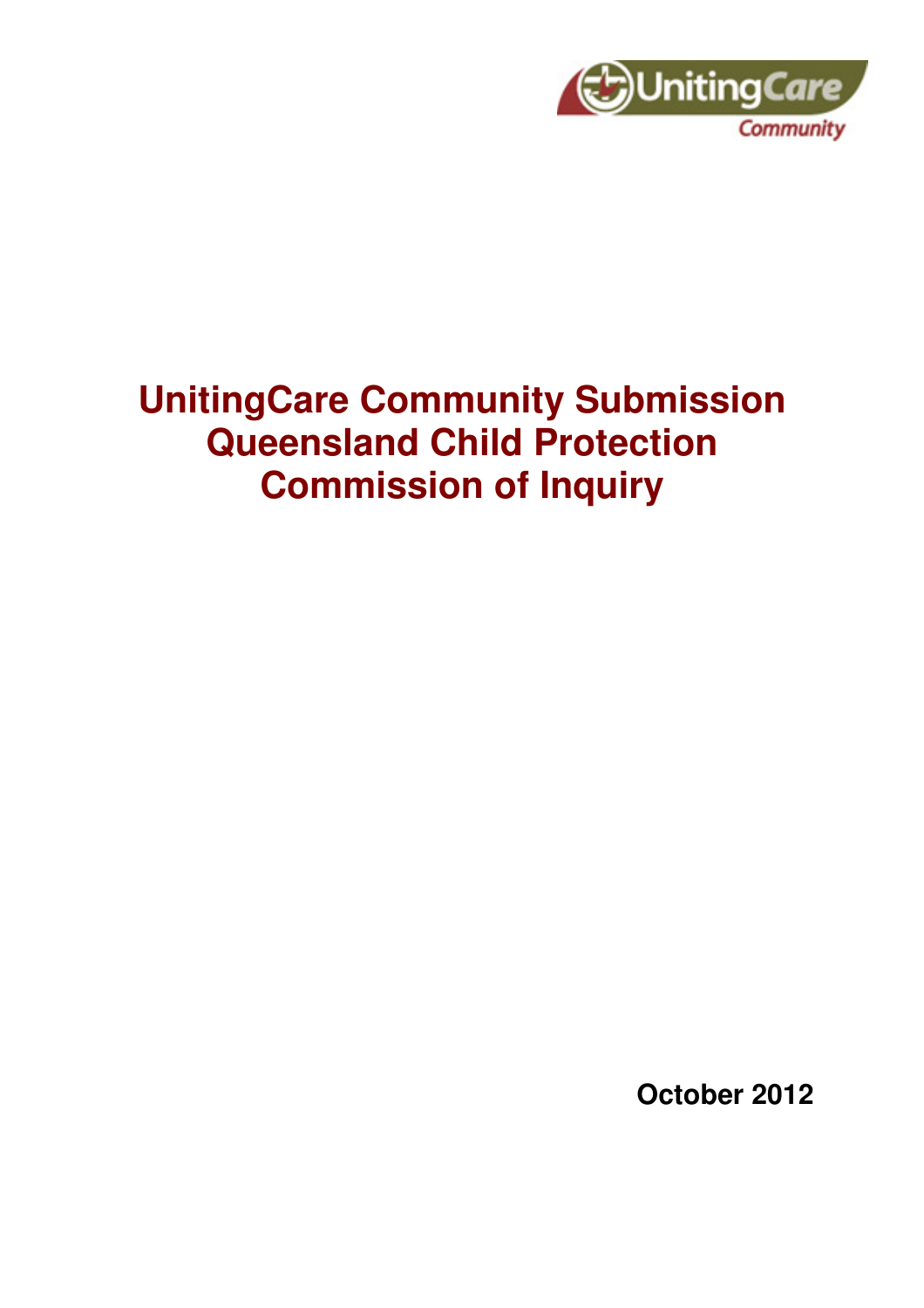# **Table of contents**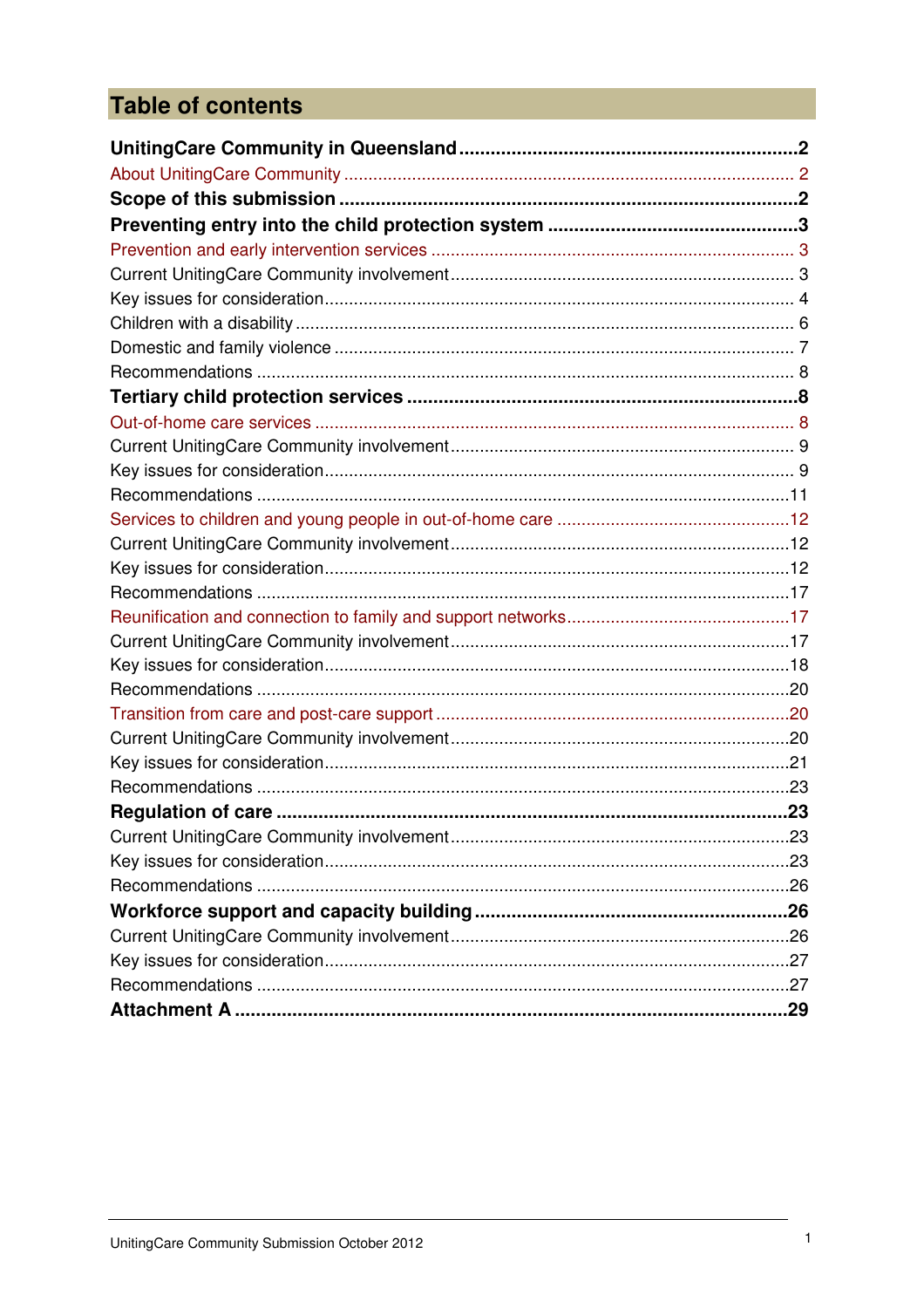# **UnitingCare Community in Queensland**

# **About UnitingCare Community**

- 1. UnitingCare Community is a leading provider of community services throughout Queensland, employing approximately 2,500 paid staff and 5,600 volunteers. It is a service group of UnitingCare Queensland which also delivers health and aged care services through its other service groups, UnitingCare Health and Blue Care. Our organisation is part of the UnitingCare Australia network which undertakes policy, research and advocacy work.
- 2. In the 2011/12 financial year, UnitingCare Community received \$91m from the Department of Communities, Child Safety and Disability Services for a range of programs. Funding for out-of-home care programs totalled \$26.6m and \$16.7m related to family and youth support and Intervention programs. The balance of \$47.7m was for adults with a disability, telephone and financial counselling, gambling and HACC programs.
- 3. Our organisation delivers the following child protection initiatives:
	- Self-funded and government funded counselling and crisis support services to adults, young people and children who have experienced abuse including clients who are or have been in state care
	- Early intervention family support services such as the Referral for Active Intervention and Helping Out Families programs.
	- Tertiary intervention programs such as Family Intervention Services
	- Out-of-home-care services including foster and kinship care programs and residential care services
	- Support to parents with a child with a disability including respite and foster care
	- Training and support to our staff and other organisations in the sector

# **Scope of this submission**

- 4. This submission addresses 3 (c) and 6 of the terms of reference drawing on the direct experiences of our staff and illustrated by case studies. The areas covered are:
	- preventing entry into the child protection system
	- tertiary child protection services including out-of-home-care services, provision of services to children and young people in out-of-home-care, reunification and connection to family and support networks, as well as transition from care and post care support
	- regulation of care
	- workforce support and capacity building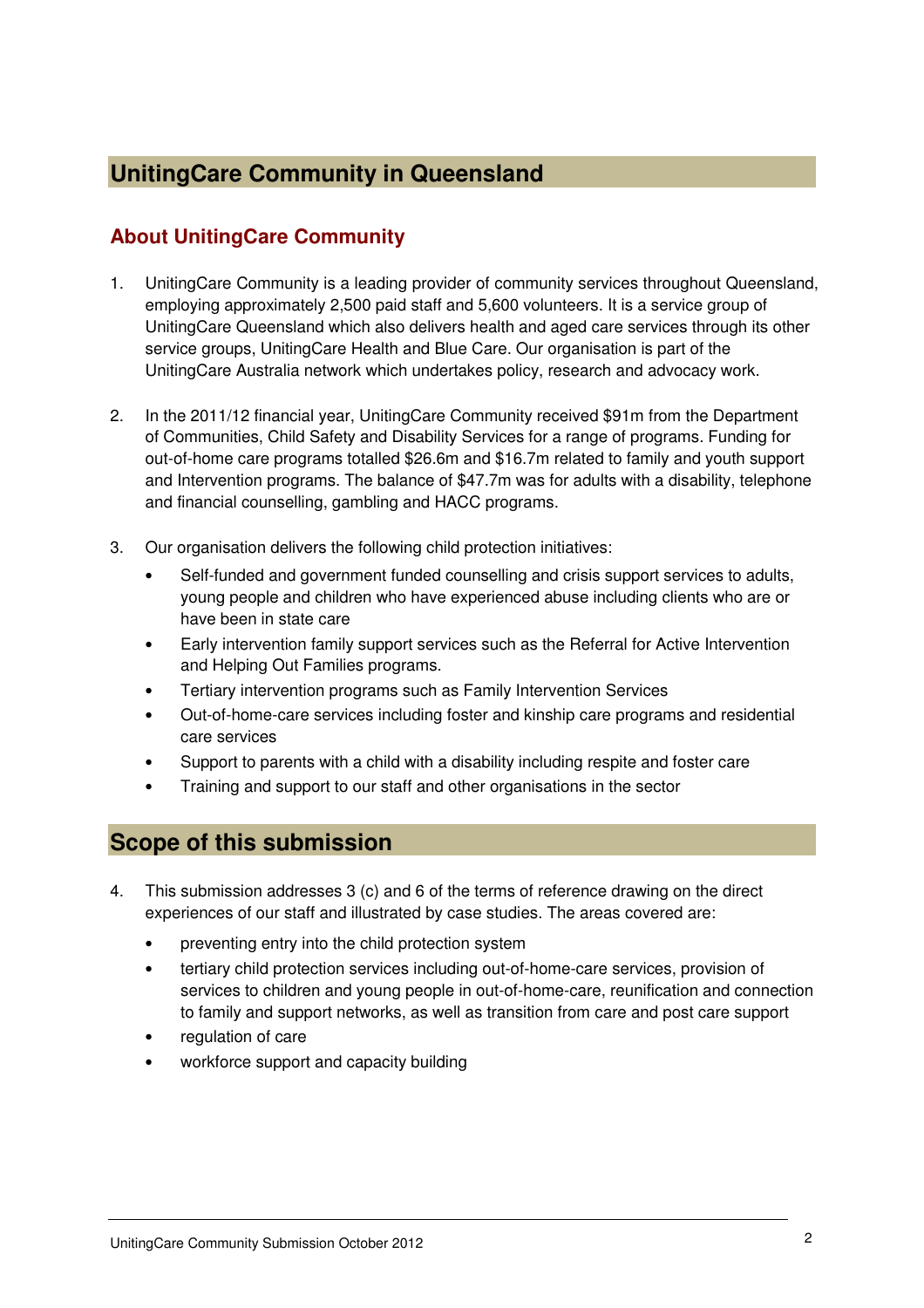- 5. This Inquiry is tackling complex and difficult issues which cannot be addressed by government or non-government intervention alone. The roles and responsibilities of parents, families, neighbours and communities are also significant in reducing the incidence of neglect and abuse. Community education should be undertaken, not just to better identify and refer child abuse, but to help build communities that can better support vulnerable families. These aspects should be part of the Inquiry's deliberations. UnitingCare Community is keen to work with all parties in helping develop a road map to improve the care and protection of vulnerable children.
- 6. While this submission highlights perceived deficiencies within the child protection system, there are many areas that are working well. In the interests of providing helpful examples, the case studies reflect instances where improvements can be made. Furthermore, there is significant goodwill and collaboration between the Department of Communities, Child Safety and Disability Services and other partners across government and non-government. These partnerships are critical to delivering the positive outcomes for children and young people that we are committed to achieving.

# **Preventing entry into the child protection system**

# **Prevention and early intervention services**

7. Early intervention can help avoid the development of serious problems later in life. The risk factors that increase a family's vulnerability are well documented, as are the models of effective service delivery. For a variety of reasons many families are hard to engage and also drop out of services before interventions can be completed. Non-stigmatising community-based services can help overcome these barriers.

# **Current UnitingCare Community involvement**

- 8. UnitingCare Community has had considerable experience in working with 'hard-to-engage' families and supporting families in crisis. It provides a range of counselling and crisis support services which form an integral part of the primary, secondary and tertiary child protection system. These are outlined in Attachment A. In particular, our Referral for Active Intervention (RAI) and Helping out Families (HOF) programs have proved to be effective.
- 9. UnitingCare Community has three RAI programs in Southeast Queensland including services in Beenleigh, Eagleby, Nerang and Coomera, Kingaroy–South Burnett and Toowoomba. The largest of these programs can support 270 families per year and is now a component of the HOF initiative in the Beenleigh to Nerang region.
- 10. RAI services work with vulnerable children and young people (unborn to 18 years) and their families who have high and complex needs and are at risk of entering the statutory child protection system. The program uses a comprehensive case management approach which includes development of child and family plans and regular case reviews. Client participation is on a voluntary basis and services include advice and referral services, counselling, brokerage support, parenting groups and flexible, out-of-hours, home-based support for families. We participated in the 18 month and three year evaluation of the RAI programs which demonstrated the effectiveness of the programs.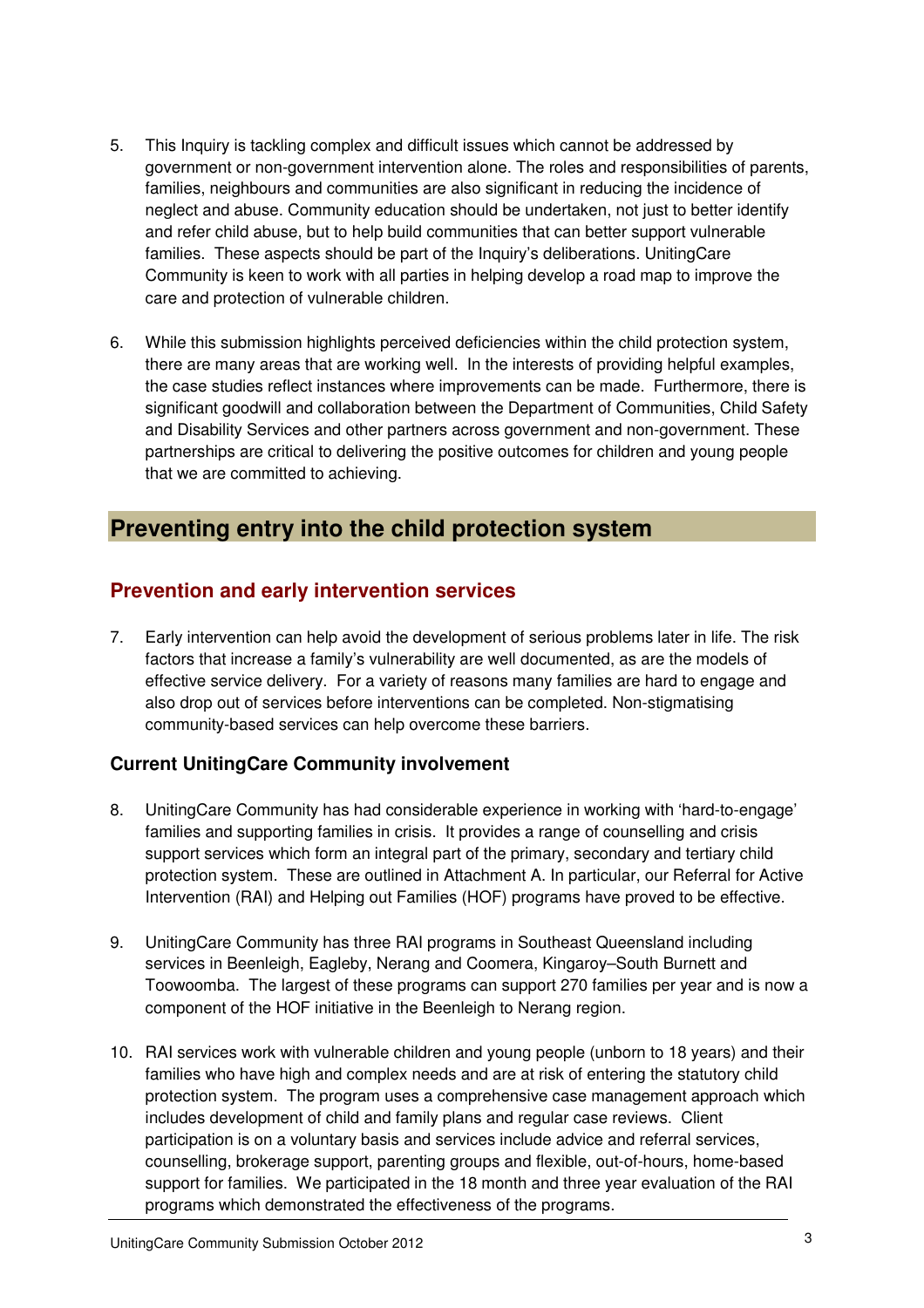- 11. Our HOF program opened in the Logan community in October 2010. It is the largest of the three programs operating in Southeast Queensland and includes both the Family Support Alliance (FSA) and Intensive Family Support (IFS) service components. The program aims to divert vulnerable children and young people from the statutory child protection system through to an earlier intervention. While it is still early days, recent data analysis undertaken by Child Safety has confirmed that these objectives are being achieved.
- 12. Over the last 12 months the program has provided a service to 3,622 individuals (822 families) and 1,397 of these individuals (330 families) were referred into the Intensive Family Support Service. A total of 28,016 hours of service provision was recorded during this same period.

#### **Key issues for consideration**

13. The vast majority of the families assisted by the HOF programs have highly complex needs and present with multiple problems as the case study below illustrates.

#### **Helping Out Families (HOF) Case Study**

The family consisted of a separated mother and eight children including a 10 year old child with a disability. Domestic violence was a persistent feature, and the father would remove the children without permission and also stalked the family. Excessive alcohol was involved, as was prescription medication abuse. The eldest boy displayed sexual behaviour as a result of being sexually abused by his father. This same child also involved his brother in criminal activities. The mother had no immediate family or friends and the main source of income was Centrelink benefits.

When HOF became involved with the family, the children were sleeping on mattresses on the floor, transport was a major problem but basic needs such as food and clothing were supplied. The child with a disability had a number of problems which were not being met and specialist services were limited. On the plus side the children were all in school, although behaviour problems and inadequate supervision of the children at home were reported.

During the mother's involvement with HOF she was diagnosed with cancer and the child with the disability required surgical procedures and post hospital care.

Case planning centred on safety planning and protective behaviour work, issues relating to the mother's and children's health, addressing the practical needs of the child with a disability and a referral to the local domestic violence service for therapeutic and legal support. HOF workers supported the mother in safe travel of the child to and from hospital appointments and liaised with the hospital to ensure the mother was able to carry out inhome rehabilitation activities. Specific needs around bedding, wheelchairs, physiotherapy equipment and an appropriate transport vehicle were addressed through sourcing a combination of government funding, HOF brokerage and in-home budgeting with the mother. By the time the HOF intervention was complete, the family was well connected to community supports, however their situation remained precarious.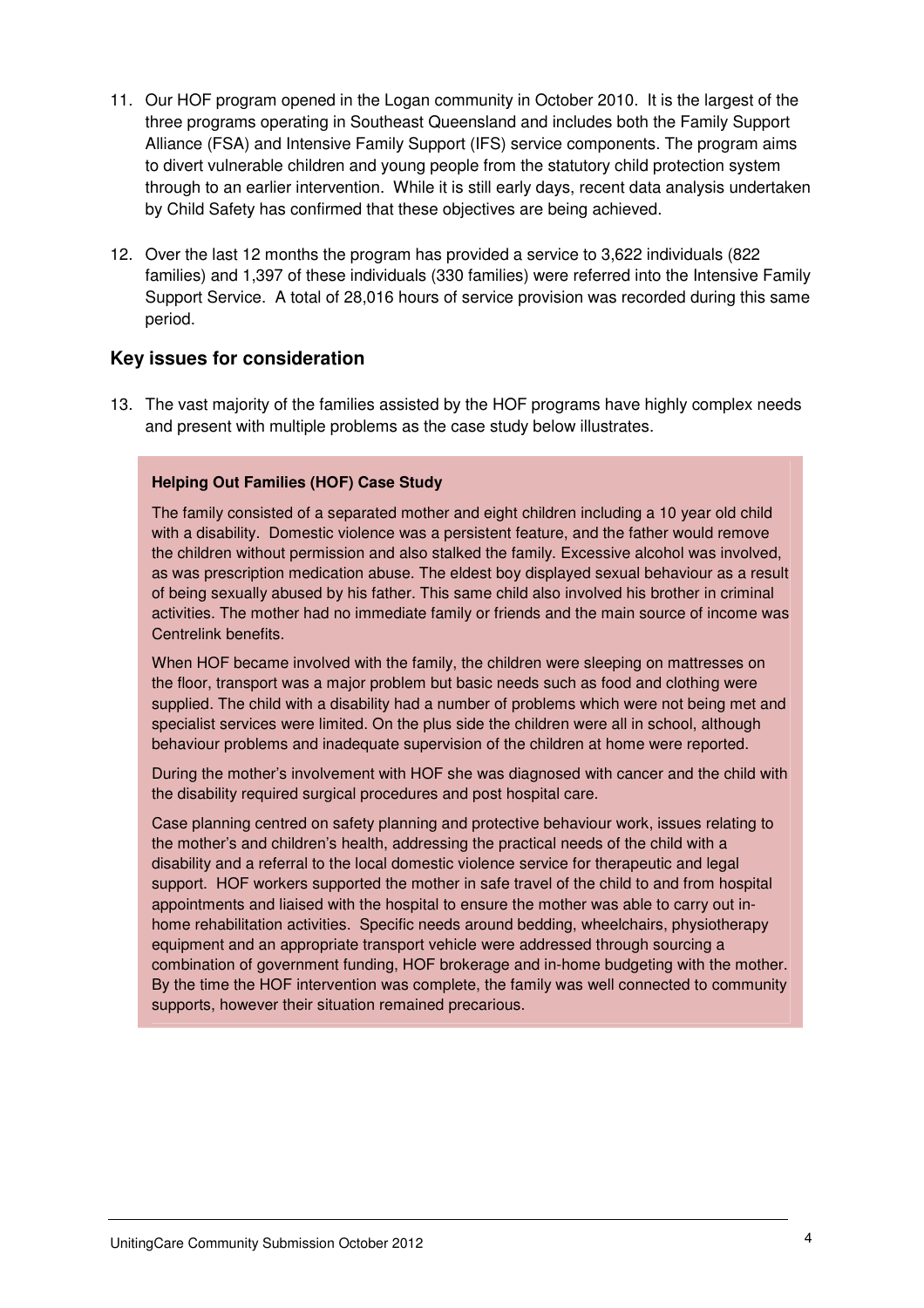- 14. The HOF initiative has enabled greater collaboration between government and nongovernment organisations, delivered more effective interventions for at-risk families and opened up community referral pathways. The case study above also shows how brokerage can be an effective tool for engaging families, alleviating short-term hardship and providing developmental opportunities and assessments for vulnerable children.
- 15. However, an area for improvement relates to the highly complex nature of almost all of the referrals from the Department's Regional Intake Service. Referrals received over the past 22 months do not reflect the full range of referral criteria outlined in the Service Agreement Specifications:
	- A. Investigations and Assessment (I & A) where the outcome is:
		- Unsubstantiated child not in need of protection but the family is at high risk of entering the statutory system if they do not receive support or
		- Substantiated child not in need of protection but high risk factors are present or
	- B. Child concern reports (CCRs) when one or more of the following is present:
		- the subject child/ren is/are under 3 years old
		- history of multiple CCRs which may include domestic violence and family violence CCRs and or
		- previous statutory involvement (e.g. Notification).
- 16. To date the HOF service has received a very limited number of Investigations and Assessments (Category A) referrals with the majority being Child Concern Reports (Category B). We are also concerned that very few children who are under three years of age have been referred, given the vulnerability of very young children.
- 17. Two examples of families referred to the HOF program appear below.

#### **Child Protection History Family One**

Previous child protection history includes eight Child Concern Reports, three Notifications that were not commenced, three Protective Advice Notifications, four Unsubstantiated Notifications and seven Substantiated Notifications (since 1995). The issues are usually around neglect, house being unhygienic and dangerous due to property damage, nonattendance at school, inadequate parental supervision.

#### **Child Protection History Family Two**

Previous child protection history includes 17 Notifications and 10 Child Concern Reports recorded between 1995 and 2012. Concerns have primarily related to sexual abuse due to the mother exposing children to known sexual offenders, neglect and mother's intellectual ability.

18. UnitingCare Community considers that the threshold for referring to the RAI and HOF programs is too high resulting in only highly complex cases being referred instead of families whom we regard as genuine early intervention cases. Most families referred to the HOF program present with multiple and complex problems developed over a number of generations. While the program is well placed to support these families, the needs of families who require low-to-medium levels of support remain unaddressed. As a result, early intervention services are not available to these families at a point when they would be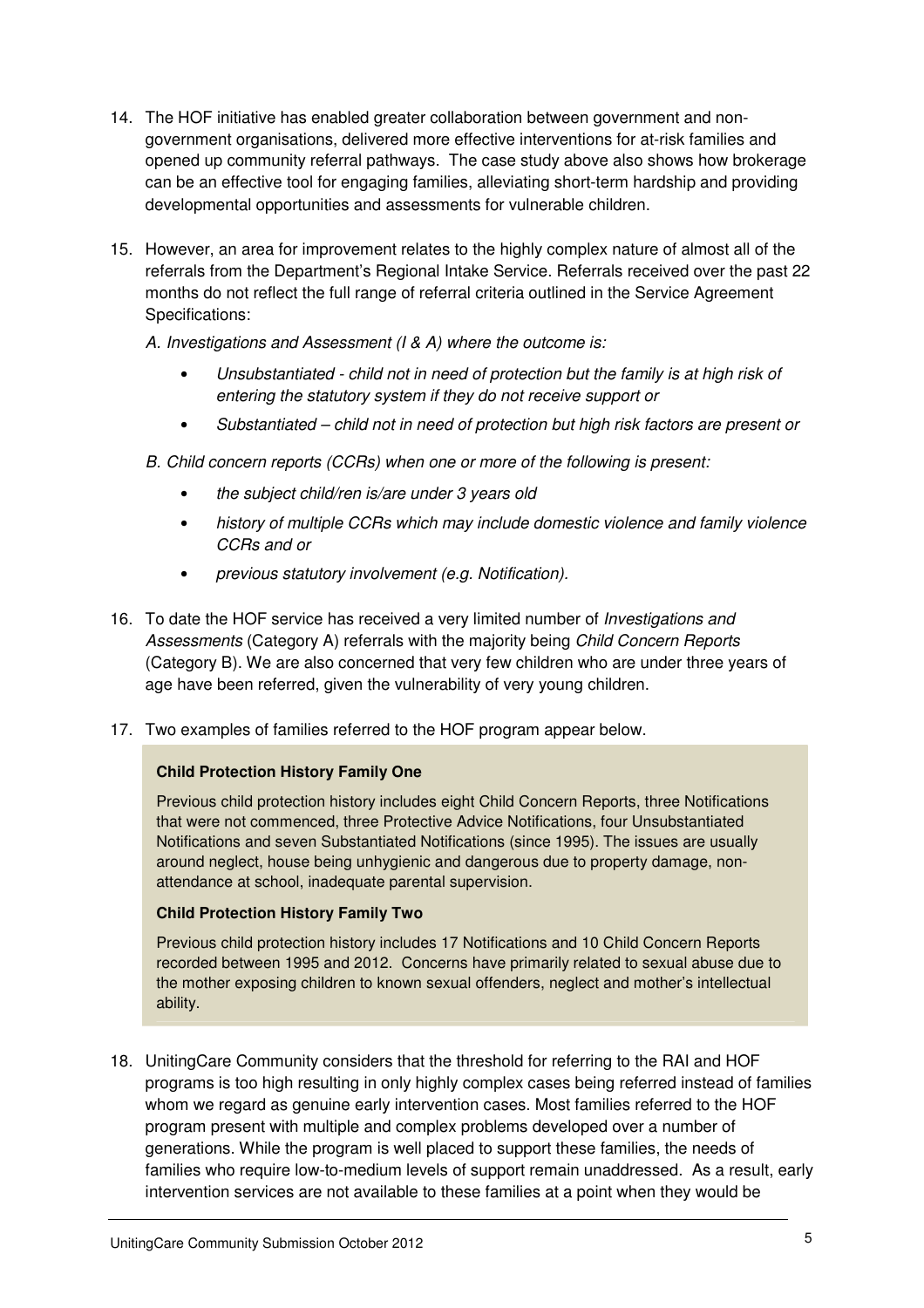effective and the RAI and HOF programs are congested with referrals that have already had multiple notifications to Child Safety. By the time many families have been referred to the HOF (or RAI) programs there have already been years of reported child protection concerns and an intergenerational cycle of neglect, family violence, unemployment and substance abuse.

- 19. Another area for improvement is the extent to which information about clients can be shared between organisations in the best interests of the child but without the consent of the family. Amendments to the Child Protection Act 1999 in 2010 have been interpreted conservatively with regards to information sharing, resulting in families not receiving help earlier.
- 20. Real improvements need to be delivered at a local level, however this should be in the context of a regional plan for vulnerable children which sets outcomes and targets and holds agencies more accountable. The Child Safety Directors established after the 2004 CMC Inquiry into Abuse of Children in Foster Care, provide a significant level of recurrent resources to help drive this across Queensland Government human service agencies. These resources need to be quarantined within departments to ensure they can help drive the next wave of child protection reforms. We consider there is room for increased involvement of Child Safety Directors in community service provision as currently they are too remote.
- 21. Over time investment in family support programs has occurred in a piecemeal fashion resulting in a lack of coherence in terms of program design, the types of services funded within locations and often the choice of provider. Various attempts have been made to formalise networks, such as the Area Network Teams which supported RAI initiatives, to improve access to services for vulnerable families. This involved government and nongovernment agencies. Our experience was that these meetings were delegated to lower level staff who did not have the authority to drive change within their organisation.

# **Children with a disability**

- 22. While disability and child protection are seen as separate and independent, in reality there are overlaps between both systems. Some children and young people with a disability come to the attention of the child protection system for the same reasons as those without a disability. However many children with a disability enter the child protection system because their needs cannot be met in the disability system and their families reach a crisis point where Child Safety intervention is required.
- 23. Statutory child protection responses are built around children and young people who have been harmed or who are at risk of harm. The child protection system is not intended to intervene in the lives of families just because another system cannot meet their needs. There should be adequate services through the disability system to prevent unwarranted entry into statutory care.
- 24. An example of a child with a disability entering the child protection system is provided overleaf: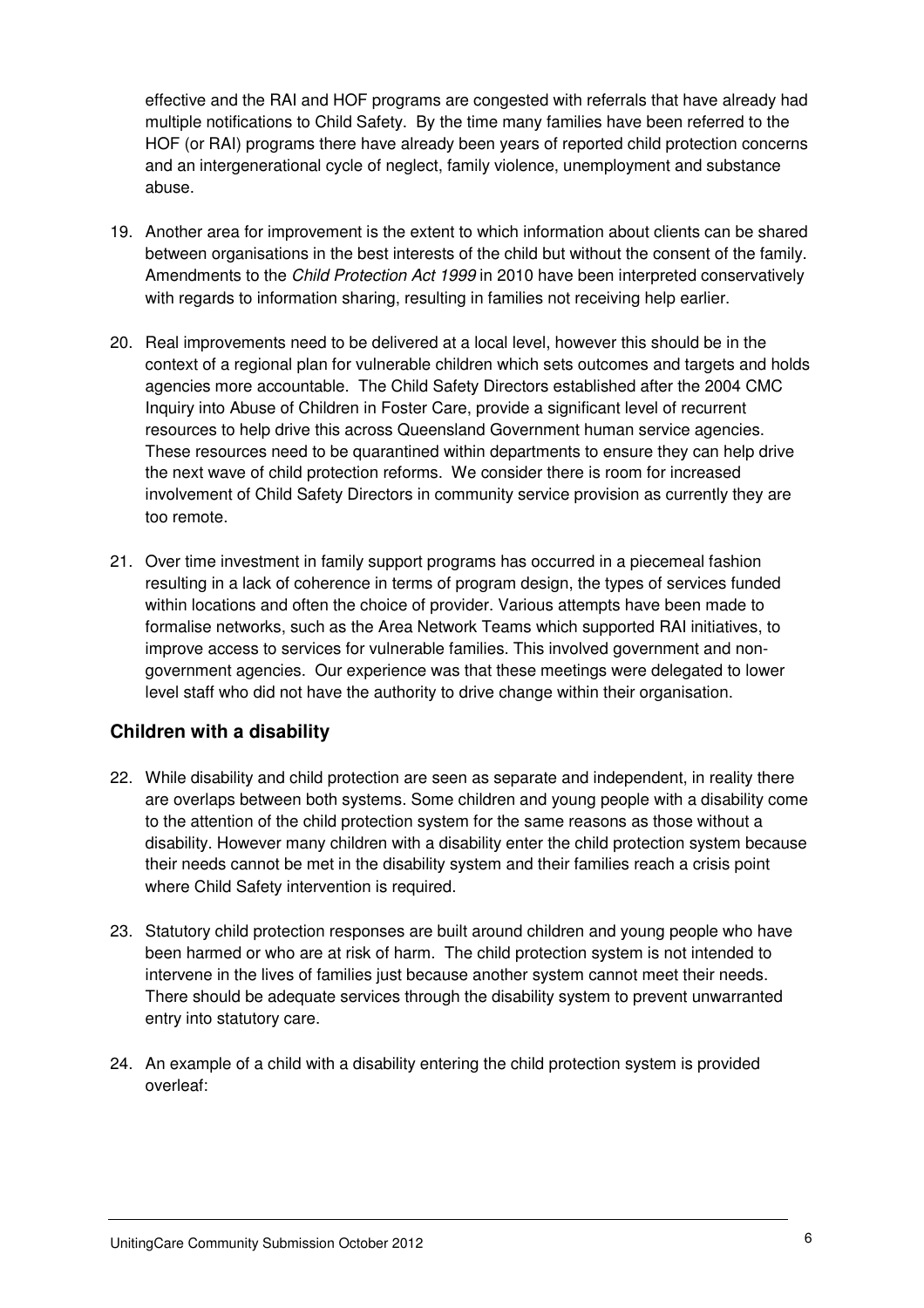#### **Case Study – Female child aged 12 years with a disability**

The child had a number of diagnoses and had been variously labelled as having 'Autism', 'ADHD' and 'Conduct Disorder'. The mother contacted Child Safety in crisis needing help with parenting the child who was becoming stronger and increasingly more demanding. All options available from Disability Services had been exhausted.

Child Safety assessed that the mother was at risk, given her fragile state of mind and that she was not coping, and placed the child in out-of-home care. During this time, the child stayed alternate weeks in respite services that were approximately 60 kilometres apart. As a result, she could not continue to attend the same school and had no contact with her friends.

The constant change and not having contact with familiar things and people exacerbated the child's behaviour and she became more difficult to manage. UnitingCare Community was approached to develop a response to the child that was more predictable, that addressed her immediate and longer-term needs and ensured that her mother played a key role in her life. We developed a structured out-of-home placement in consultation with the mother to enable the child to return to her school and include the mother in her care.

25. In this case entry into the statutory child protection system could have been avoided if the required support and services through the disability system were available. This child was not being abused or neglected. The child and her mother simply could not get the timely supports they needed to remain as a family and deal with the extra demands of the child's disability. Access to intensive family support programs, rather than programs within the child protection system, is a better option to meet the needs of children with a disability.

#### **Domestic and family violence**

26. Similar issues also impact on women and children affected by domestic violence. There are too many situations where mothers who are able and willing to protect their children have them removed and placed in out-of-home care because they are responsible for 'failing to protect'. This is a punitive statutory intervention in circumstances where there are no identified concerns about a mother's parenting capacity, instead of a response that helps the family overcome these problems. This is well illustrated below.

#### **Case study – Systems issues domestic violence and child protection**

In 2010 a breastfed baby was removed from the mother's care on the grounds she had failed to protect her child, after the father had temporarily abducted the child. The mother had previously separated from her partner following severe domestic violence and had subsequently been stalked. The child remained in out-of-home care for over a year before a referral was made to a Family Intervention Service for reunification. After the completion of a two-month intervention by the service, no concerns about the mother's capacity to provide good quality care for her child were identified and reunification occurred. The child was two years of age at that time.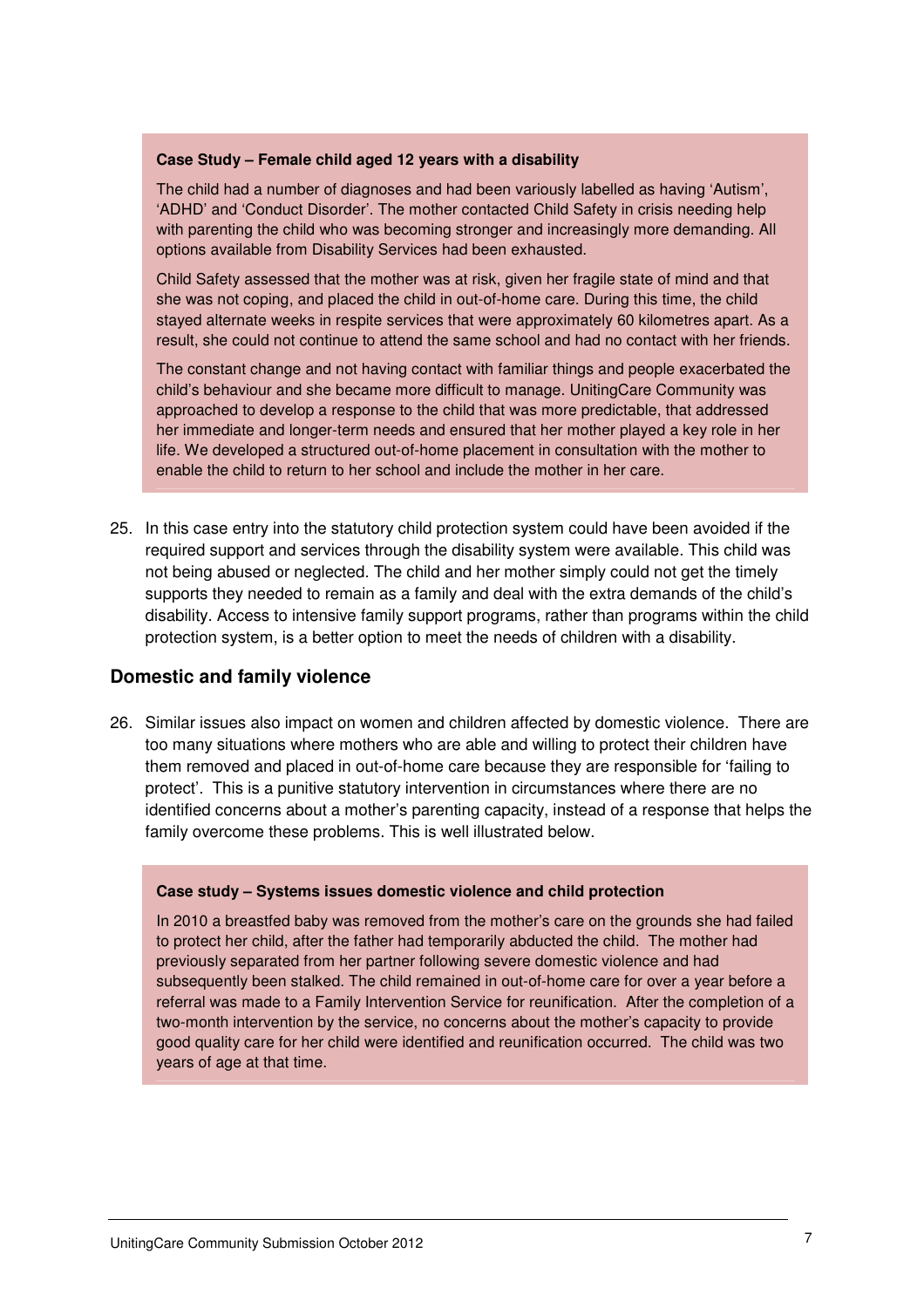### **Recommendations**

- 27. Develop a Vulnerable Children's Strategy which sets outcomes and targets at a regional level and identifies the key government and non-government agencies which need to drive the planning and implementation of the strategy.
- 28. Following this, and in consultation with the non-government sector, review the current funding allocations for prevention and early intervention in regions and reassign funding to more effectively deliver the interventions needed to improve outcomes for vulnerable children and families in each region.
- 29. Pilot a model which funds on the basis of achieving agreed outcomes for vulnerable children and their families, thus introducing greater flexibility and accountability in the delivery of services.
- 30. Expand funding allocated to RAI and HOF programs to enable them to deliver services to a larger percentage of *Investigation and Assessment* referrals where families will benefit from early intervention, while also continuing to respond to families with much more complex needs. A particular priority should also be *Child Concern Reports* relating to children under three years of age given their vulnerability.
- 31. Clarify the interpretation of the 2010 modifications to the information sharing provisions of the Child Protection Act 1999 as the current interpretation limits the non-government sector's ability to share information across services in the best interests of children and their families.
- 32. Amend legislation to enable a range of options including shared care arrangements for parents with a child with a disability who is not abused or neglected.
- 33. Prevent or delay children with a disability from entering the child protection system by mandating that they have a specialist support plan and funds to implement it so they get the supports and services needed.
- 34. Increase the provision of specialist case work services for women and children affected by domestic violence, childhood sexual abuse, mental health issues and drug and alcohol abuse.

# **Tertiary child protection services**

# **Out-of-home care services**

- 35. The following are critical components of effective out-of-home care:
	- the quality of the placement
	- access to a sufficiently large pool of carers or placements to be able to place each child or young person in an appropriately matched placement
	- the right interventions tailored to the child's needs which have been comprehensively assessed
	- a sense of security, stability and continuity for the child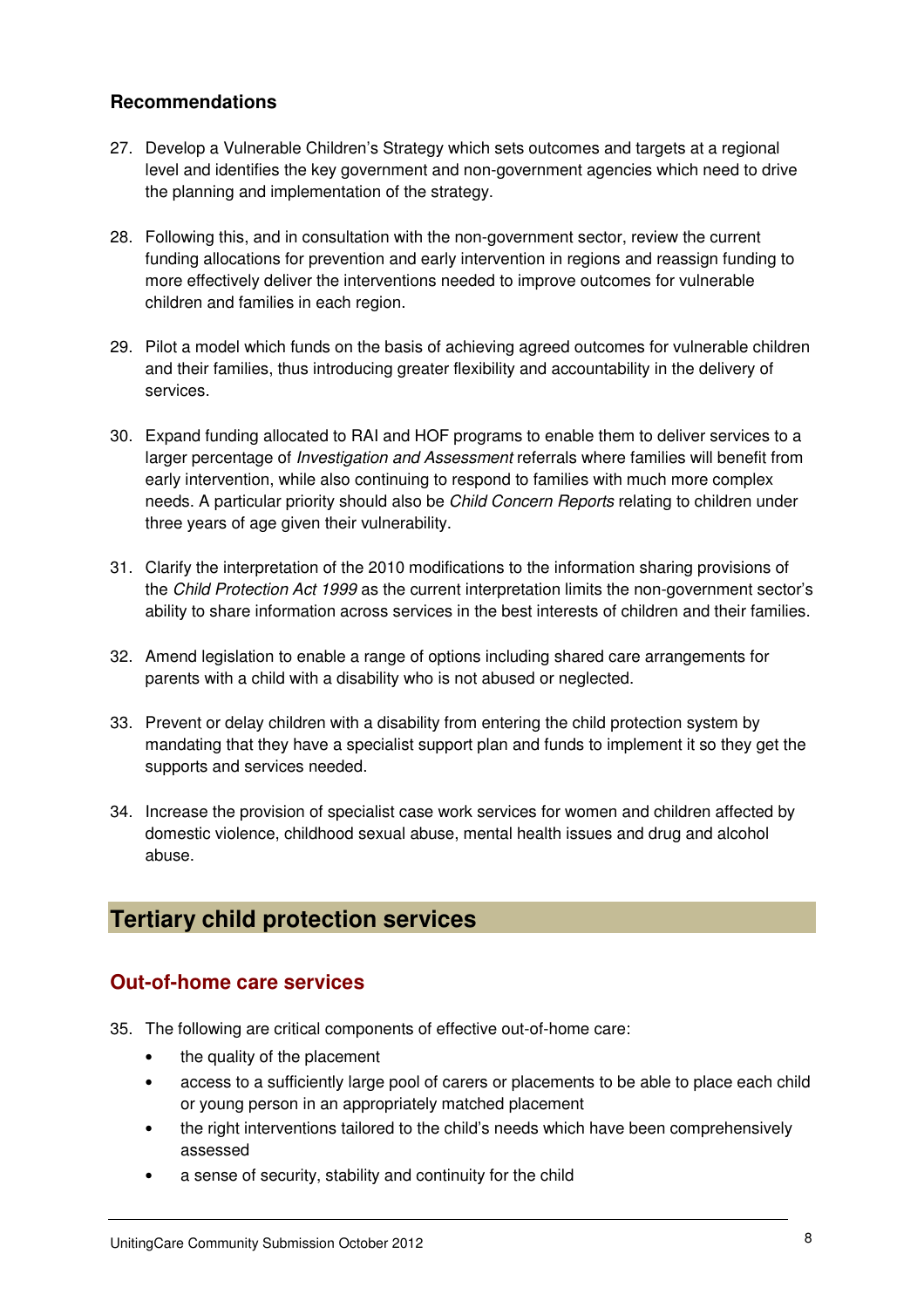# **Current UnitingCare Community involvement**

- 36. Currently, the out-of-home care system in Queensland comprises a combination of homebased and residential placement options including foster care, kinship care, residential care, therapeutic residential care and specific response care. UnitingCare Community provides the following forms of out-of-home care:
	- Three Foster and Kinship Care Services
	- Three Specialist Foster Care programs
	- Multiple Placement Support Services and packages
	- 17 Residential Care Services (from Cairns to Mt Isa to Brisbane and the Gold Coast)
	- Two Therapeutic Residential Care Services (Goodna and Townsville)
	- Specialist Disability Foster Care (Family Lives program)
- 37. Our organisation is licensed for 22 residential care services and 10 foster and kinship care programs. We employ approximately 354 staff of whom 12 per cent are Aboriginal or Torres Strait Islander. Currently 480 children are cared for, with 20 per cent in residential care facilities. Between 25 and 30 per cent are Aboriginal or Torres Strait Islander children.

# **Key issues for consideration**

- 38. UnitingCare Community is unable to provide information on the outcomes for children and young people who have been through its out-of-home care services. Data collection and evaluation processes linked to Service Level Agreements currently report on outputs rather than outcomes for children and young people.
- 39. Children are in less than ideal placements due to the ongoing shortage and insufficient range of out-of-home care options. This may put them at an increased risk of further harm or an acceleration of their challenging behaviour as the case study below highlights.

#### **Case study – Male young person age 14 years (Emergency Residential Care)**

UnitingCare Community residential staff received a referral for an emergency placement of a 14 year old male young person who was living with foster carers. The carers had previously requested regular respite but following a recent incident had asked that Child Safety locate a respite placement immediately.

Based on information provided by the Child Safety team leader, it was determined that while there was a placement available in the emergency residential, there were risks associated with placing this young person in this facility. These included:

- he had moderate behavioural issues with no prior residential placement, whereas the emergency residential was funded for children with complex to extreme problems
- the behaviour of the current clients could expose this young person to situations that might frighten him or escalate his recent behaviour
- **one resident was overtly sexual in her behaviour and aggressive to male residents.**

The team leader advised against placing him in the emergency residential however there were no other options available and he was duly placed in this facility, where his behaviour deteriorated significantly.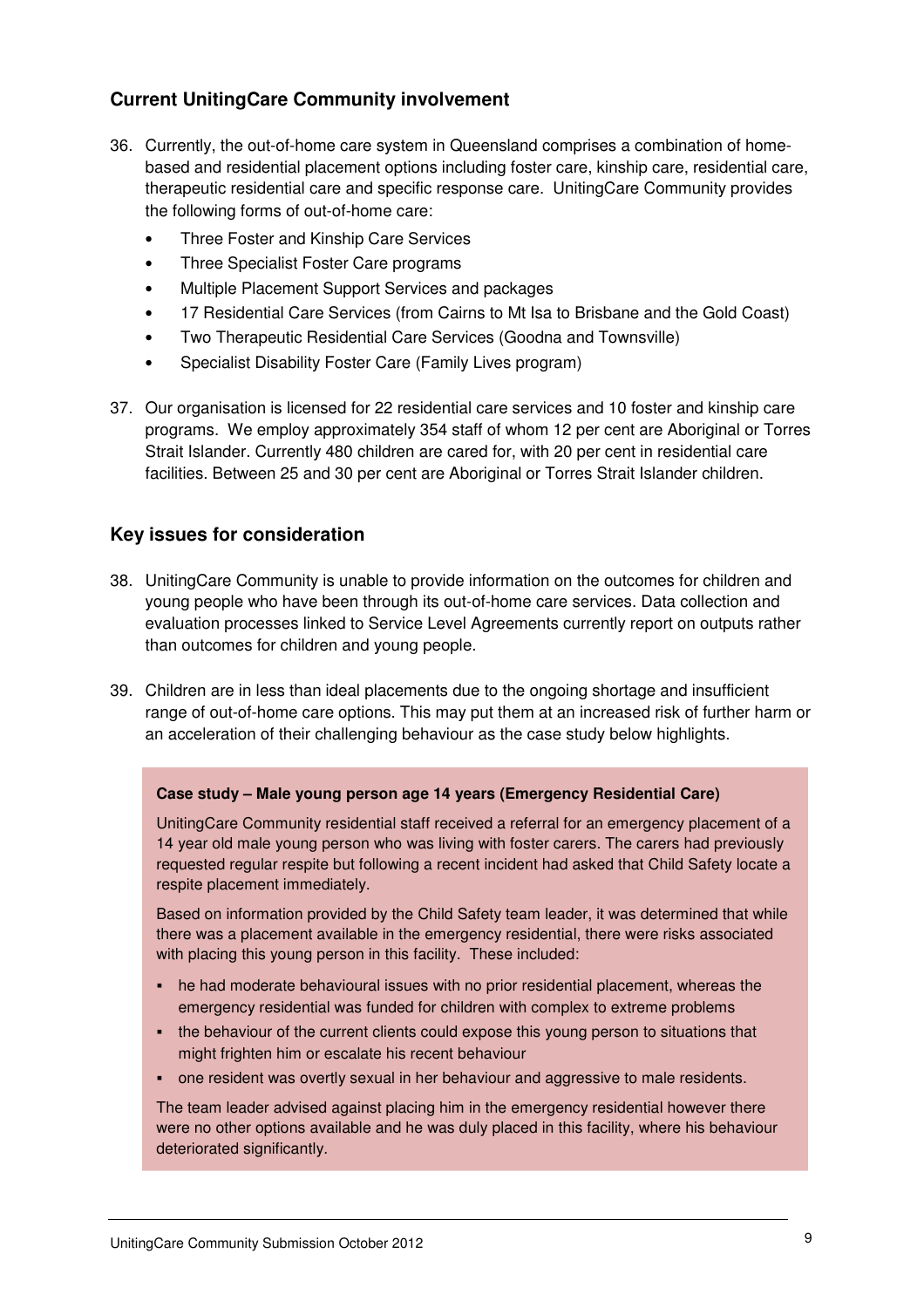40. Placement shortages can also have negative results for a young person who is new to outof-home care and is placed in a residential care facility as the case study below highlights.

#### **Case study – Female young person aged 14 years (Residential care)**

This young woman came into care because of disruptive behaviour at home, stealing and because her family could not cope with her.

While placed in residential care she became involved with a group of peers with challenging behaviour and she absconded for lengthy periods and started using drugs. After an incident she was arrested by the police, immediately removed from the placement by Child Safety staff and moved back with her family as there were no other options available. This arrangement quickly deteriorated and she became homeless.

41. Placement shortages result in a mismatch between the child's needs and the options available and this contributes to placement breakdown, with negative impacts on the child, carers and our staff. Some children will end up staying in emergency placements for longer than desired. The following case study illustrates this:

#### **Case study – Female young person age 14 years (Emergency residential care)**

Initially this young woman was referred to the emergency residential with her sister. Shortly after, her sister was placed in a medium-to-long-term residential while she continued to stay at the emergency residential. By the end of her placement she had been there for a total of 194 days. (Young people should only be placed at the emergency residential for a maximum of 84 days).

The young person's behaviour deteriorated to such an extent that she became withdrawn, neglected herself and abused staff and neighbours regularly. Staff worked very hard with this young woman however they noted that her deterioration and feelings of abandonment and rejection increased the longer she stayed at the emergency residential. The young person was uncertain about her future and staff believed she was re-traumatised as a result of living there for more than six months.

For a range of reasons, our residential management team concluded that the young person's placement at the emergency residential was no longer safe for all concerned. When she left, Child Safety was unable to find a permanent placement for her and requested that she be dropped off at the Child Safety Service Centre with her belongings.

The young person eventually moved back with her mother, however this was short-lived and she came back into the residential on a number of occasions for brief periods.

- 42. Within the limits of current legislative provisions, information sharing should be as comprehensive as possible and should provide full honest disclosure of information relevant to the child or young person's care. Out-of-home care staff need to be informed about matters such as complex, challenging or high risk behaviours, previously identified risks to the child or young person, other people and any history of substance misuse or mental health issues. When making placement matching decisions, out-of-home care staff must consider the care and protection needs of other children and young people within a placement and the potential risks to members of a household or to residential care staff.
- 43. While the frank sharing of key information about a child or young person may mean a placement is refused, this exchange is vital. Professional relationships between departmental and our staff can be damaged from a loss of trust when there is a perception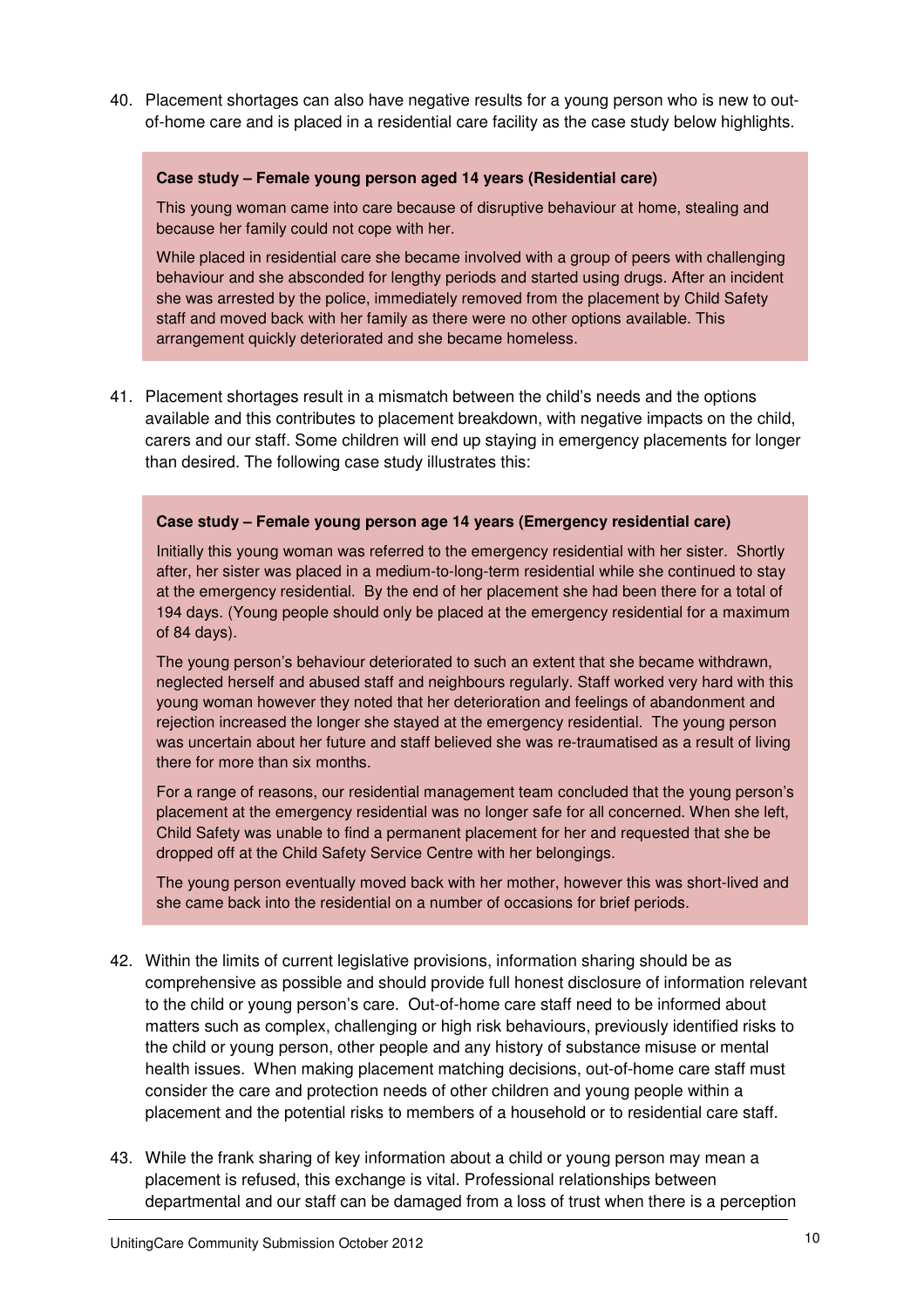that information isn't being shared or that information about a child or young person is being deliberately withheld in order to facilitate a placement. Information about risks and behavioural problems as well as advice about positive changes the young person has made are crucial. The following case study illustrates this:

#### **Case study – Male child age 11 years (Residential care)**

This child was a resident in a therapeutic residential for 18 months which was extended for a further two months. He came into the placement with no transition plan and our staff requested that Child Safety begin this process six months into his placement. This planning did occur but they were unable to locate appropriate carers.

Over eight months into the placement it was discovered that the Department's Placement Services Unit was using the initial referral information to recruit potential carers. This form was more than eight month's old and pre-dated the therapeutic residential placement. It did not identify the child's strengths, rather highlighted negative issues and was not supported by actual evidence during the placement. This form should have been updated to capture new information.

Child Safety staff agreed to update the referral so that it would be a true reflection of the child's current circumstances. Although not their responsibility, our staff often undertake this task to ensure the child is positively represented, to expedite transition planning and to ensure the placement matching process is based upon good quality up-to-date information.

44. Multiple examples can be cited where day-to-day decisions involving a young person in outof-home care were delayed, resulting in children and young people missing out on normal events such as school camps, excursions and even sleepovers. These are activities which any child should take for granted. These children are made to feel different and may be the only person in their class not attending these events. Delegating these sorts of 'parental' decisions to the direct carers would mean decisions could be made immediately and the child's situation normalised.

#### **Recommendations**

- 45. Transfer the delegation for day-to-day parental decision making from Child Safety Services to the licensed care provider.
- 46. Transfer case management responsibility from Child Safety to capable non-government organisations with professional staff and staff development and supervision capability, to provide more comprehensive and timely responses to children and their families with the intent of delivering more certainty and stability for these children.
- 47. Develop a 'Placement Record' (similar to the 'Child Health Passport') which documents a child or young person's placement history, including their behaviour and psycho-social adjustment during these placements and the results of specialist assessments. This information should be made available to foster and residential care staff who have responsibility for the day-to-day care of the child.
- 48. Examine innovative ways to recruit foster carers using a variety of media including social media, to provide a significant pool of carers who have the flexibility to respond to children and young people.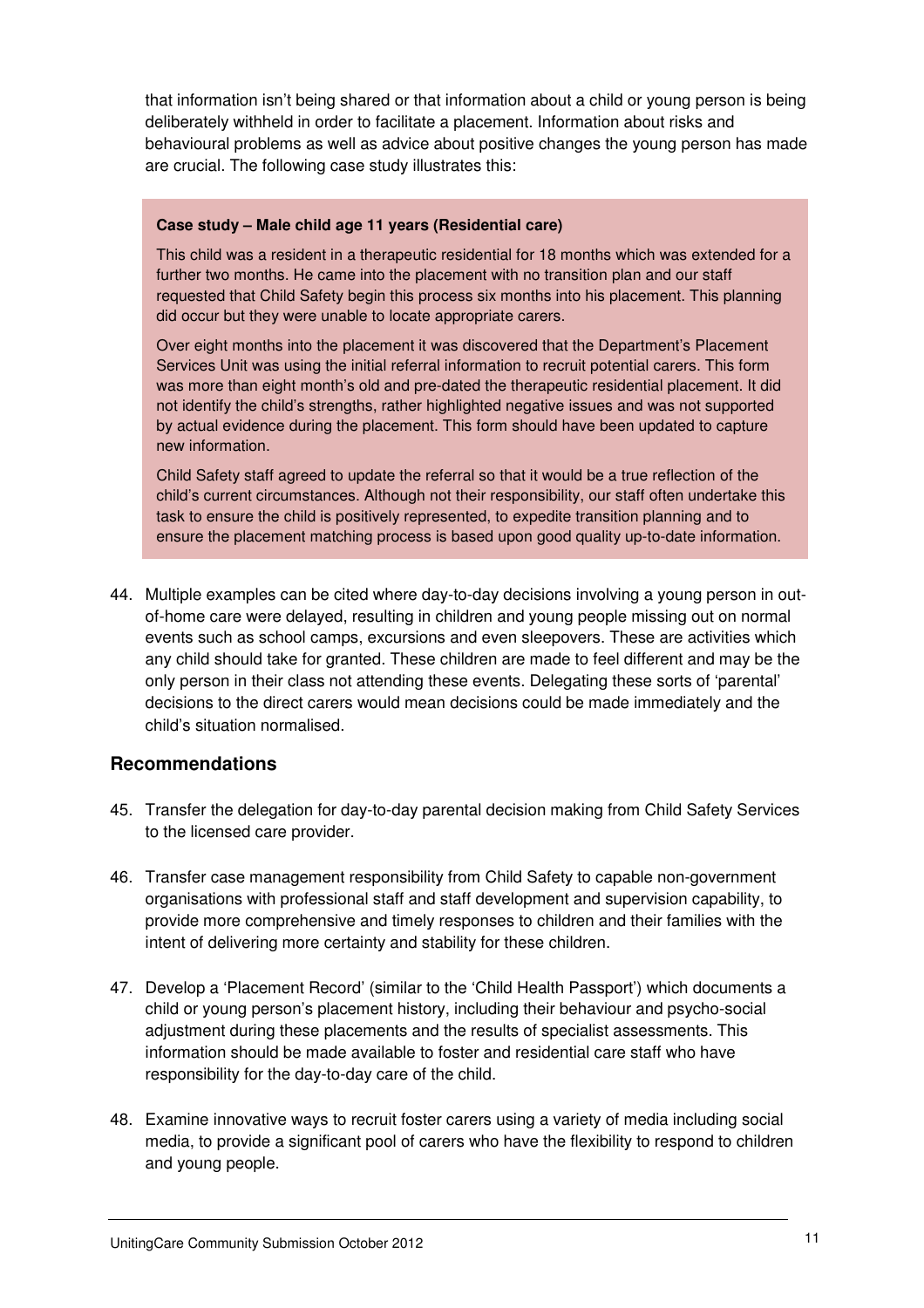# **Services to children and young people in out-of-home care**

49. As reflected in the Statement of Standards, outlined in Sect. 122 of the Child Protection Act 1999, case planning for children and young people in out-of-home care must address their physical, emotional, social, developmental, cultural, education, training and employment, healthcare and disability needs.

### **Current UnitingCare Community involvement**

50. Our organisation delivers a range of services targeting children and their families including sexual abuse counselling, therapeutic support whilst in placement, intensive services to facilitate reunification and support for grandparents who are the primary carers. **Attachment A** contains further details.

#### **Key issues for consideration**

- 51. A frequently identified factor in placement breakdown and the movement of children from one foster care placement to another is the complexity of children's needs, particularly when they first enter foster care. We have collaborated with Child Safety to develop a new approach in Far North Queensland, First Response, to address the needs of children and young people when they first enter care.
- 52. First Response foster care placements are viewed as 'assessment placements' where staff support specifically trained carers to use observation tools to identify the needs of a child who has entered care for the first time. Downey's Integrated Assessment Criteria (2012) is used and it focuses on areas including stress and emotional regulation, attachment and relationships, socialisation and behaviour, identity and self-awareness. For children who remain in the out-of-home care system the assessment results in a Wellbeing Plan and for those who return to their family a brief report is provided to Child Safety.
- 53. Since February 2012, 31 children have been assisted, of whom 22 have returned to family (either to parents or kinship carers). Two thirds of these families are Aboriginal and Torres Strait Islander. This model has been well received by the Indigenous community and strengthened relationships between our organisation and local Indigenous organisations. It has demonstrated that when children first come into care what they most need is a skilled professional who can begin immediate work to help the parents support the placement and work towards reunification.
- 54. This case study shows how an immediate professional response can support the child.

#### **First Response Project Case Study: Baby Z**

Baby Z entered the out-of-home care system for the first time after he sustained significant non-accidental injuries and was referred to the First Response Project where he was placed with a trained carer. His medical needs were significant and the carer attended additional training in infant resuscitation, seizure management and also received a physiotherapy plan and medication regime provided by the hospital.

The baby remained in care for five months during which First Response staff intensively supported the foster care placement and completion of observation tools, completed an assessment with the parents, supported their attendance at the baby's medical appointments and attended family contact with the baby and Child Safety.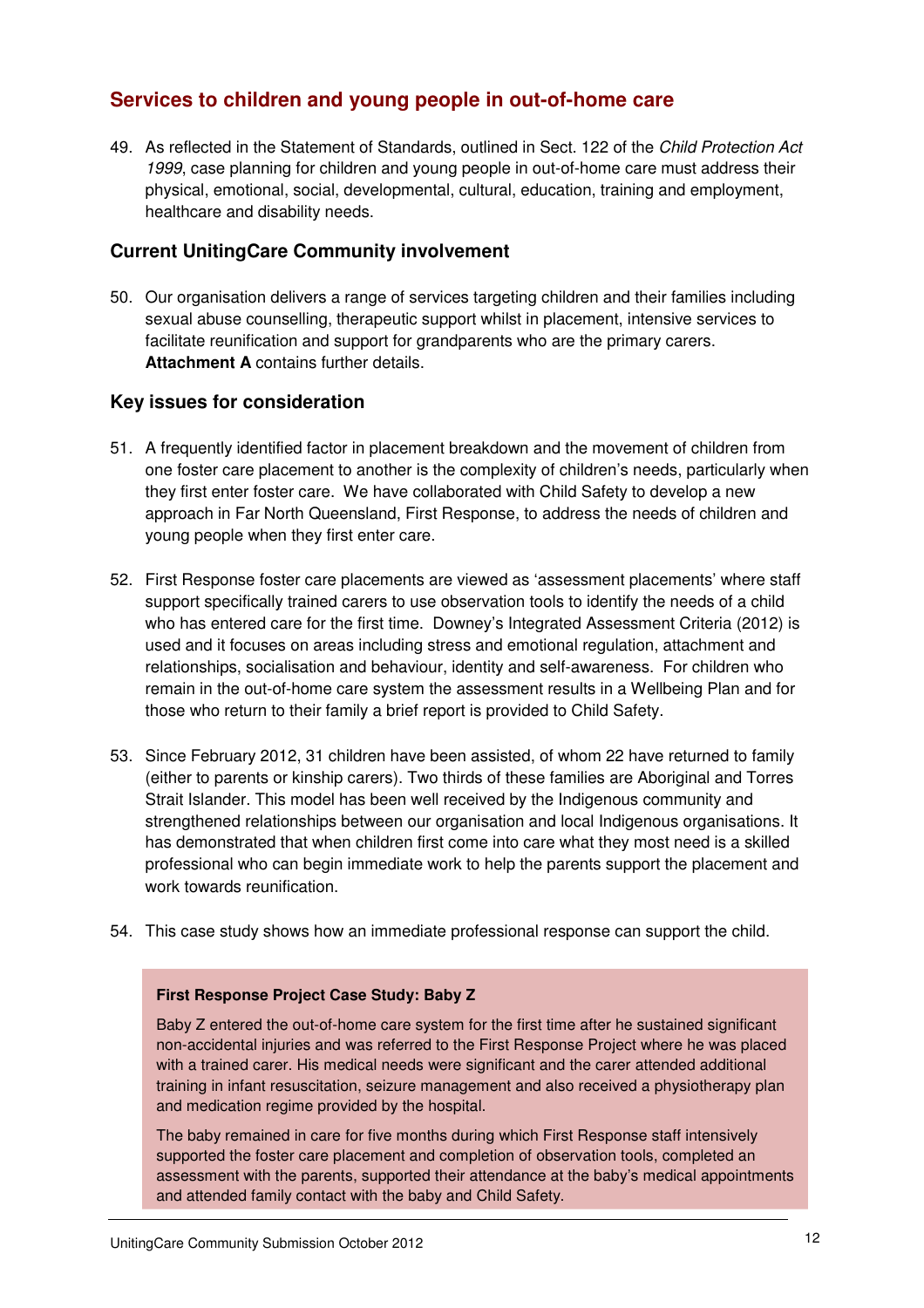A kinship assessment of his maternal grandmother was also completed. Following Baby Z being placed with his grandmother, our First Response staff and placement support workers supported the transition from out-of-home care placement to a kinship placement and kinship support workers continued the support. Baby Z's parents were referred to the UnitingCare Community Family Intervention Service which is currently working with them with a view to being reunified with their child. Feedback from the family has been positive highlighting the value of a family being supported instead of largely ignored during periods of significant difficulty in their lives.

- 55. This new program confirms what can be achieved when the child protection system undertakes both a thorough assessment of the child or young person's needs and is responsive to all aspects of the child's life – their parents, their carers and their needs - from the point of first entry into care. An evaluation will deliver findings in 2013.
- 56. Child Safety staff are responsible under the Child Protection Act 1999 to facilitate the development of the child's case plan, monitor its implementation and review progress against the child's needs. However, the following case study is not an isolated example of problems in communication, case planning and coordination.

#### **Case study – Indigenous male child aged 10 years (Residential care)**

Due to her age and deteriorating health, the child's grandmother was no longer able to care for her grandchild. He came into out-of-home care because he was neglected and had started living with other people in the community.

An emergency placement was sought with UnitingCare Community. Information from Child Safety, the grandmother and the school indicated that the child could overreact to situations and become difficult to settle, had been excluded from school due to non-attendance and physical aggression. He had the characteristics of Foetal Alcohol Syndrome but no assessment had been sought, he was not misusing substances and was unknown to the police.

Residential staff informed the Department's Placement Services Unit that he did not fit the dynamics of the residential at that time because the other young people in the residential were older and had a number of behaviour problems. This young boy had only ever lived with his family. He was subsequently placed at the residential and Child Safety was asked to act quickly to locate a more suitable place for him to avoid placing him at further risk.

From the outset of the placement, the child was aggressive, disruptive and threatening towards staff and damaged property. He told staff that he was "sad and lonely" and just wanted to be with family and friends. He showed signs of suicidal ideation and within the first three days of placement, staff had to protect him from self-harm and follow emergency procedures, calling the police to transport him to hospital where he had to be sedated.

The child's behaviour further deteriorated and, in the absence of action by Child Safety, our staff contacted his grandmother and Aunty to identify possible kinship carers. These were passed on to Child Safety with a request to place the boy with family and to give them support and information on his behaviour. They continued to inform Child Safety about their concerns for his physical and psychological safety if he remained in a non-family placement.

Based on the information provided, several family members from the child's community were assessed and an Aunty was approved as a carer. After a number of weeks, she arrived and with support from UnitingCare Community staff was able to convince the child to return with her to their community. The child quickly became much calmer and he adjusted well.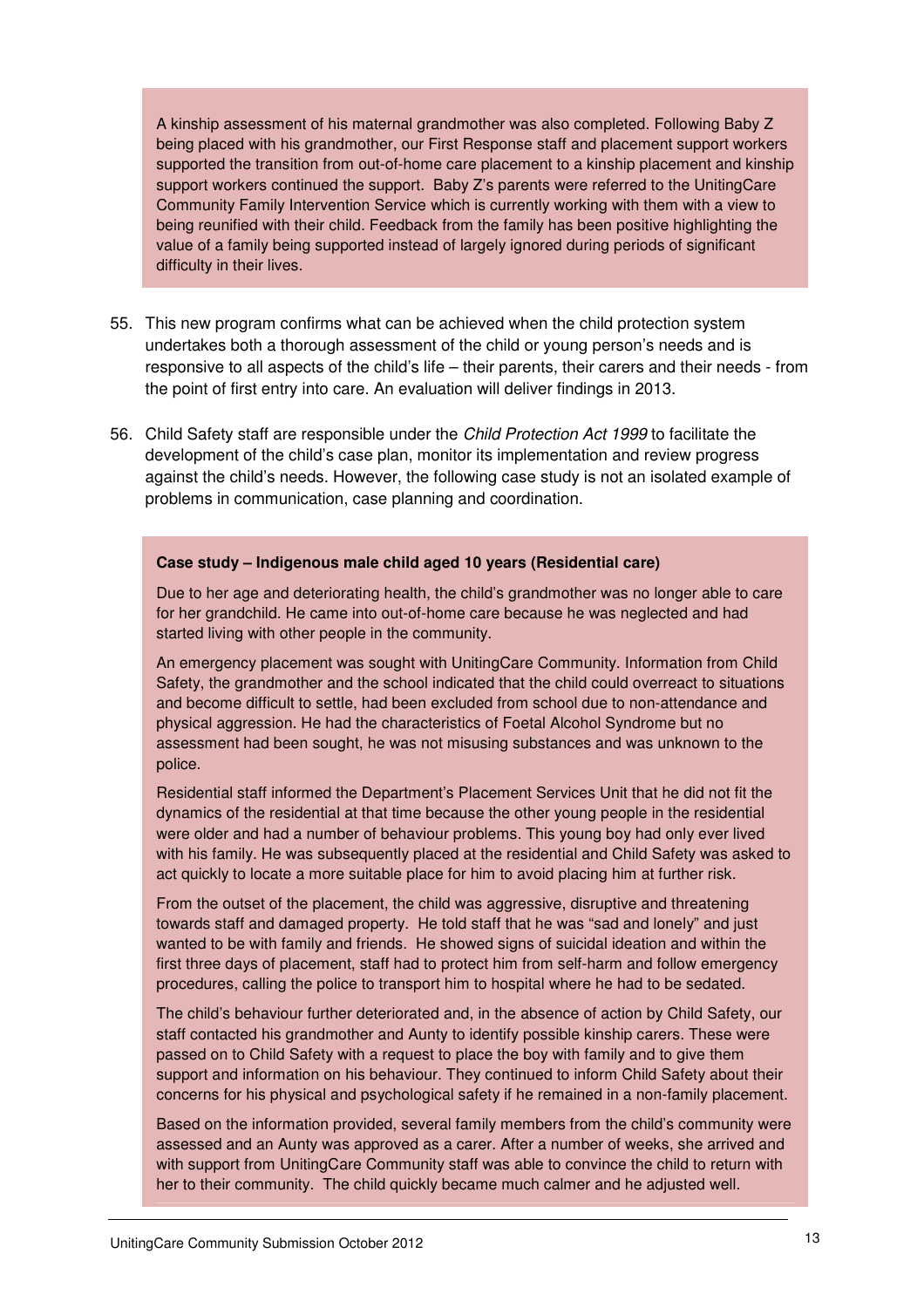- 57. As was the situation in this child's case, our staff have stepped in where they believe that the child or young person requires support. However, their efforts are limited by the current provisions within the Act whereby non-government organisations cannot share information about a child or young person with another agency, such as a school or counselling service.
- 58. Due to Child Safety staff workloads and high turnover, it is not uncommon for an officer to have minimal knowledge about a child's circumstances, behaviour and needs. This has resulted in instances where children have remained, to their detriment, in a placement well beyond the original agreement.
- 59. The outcomes from this lack of communication, case planning and/or casework include:
	- delayed or minimal assessment of the child or young person's and family's needs
	- lost opportunity to intervene with the goal of reunification
	- increased stress and trauma for the child or young person and family as it is unclear what is happening and when
	- less than optimal placement with no follow up support to mitigate possible risks to them
	- increased risk of further disconnection from family, community and prior support networks particularly when there is no active planning in relation to family contact
	- increased risk of further deterioration in challenging or high risk behaviour
	- increased likelihood the child or young person will remain in out-of-home care unnecessarily or for a much longer period than is necessary
- 60. Reunification and best practice case work and out-of-home care services could be achieved more efficiently if children and young people's needs were addressed in a more timely and comprehensive way (as demonstrated in the outcomes from the First Response project).
	- each child or young person should be assessed when first entering out-of-home care, across a range of factors, including their current health, education, social, developmental, emotional and psychological status
	- therapeutic and family support responses should be embedded across all forms of outof-home care
	- intervention services should be commenced promptly to address any issues identified through this assessment that aren't addressed within the therapeutic care environment
	- each child or young person's assessment should be regularly reviewed, that is every 12 months and prior to reunification or placement in a permanent care option.
- 61. The majority of our out-of-home care services are funded for direct care positions, with a small percentage of funding for management positions. There is no capacity within current funding allocations and Service Level Agreements to employ any specialist or therapeutic workers within the team.
- 62. Due to funding limitations and legislative restrictions in relation to case management and information sharing, Child Safety Officers are relied on to organise required assessments and interventions and to facilitate family contact.
- 63. On occasions Departmental Officers, health care professionals, members of the judiciary and legal professionals, have not valued the input from carers and staff of residential services regarding a child's circumstances. In most cases, carers and staff have more direct knowledge about the children in their care and have stronger connections to them than departmental officers or professionals who have had sporadic or no prior contact. This case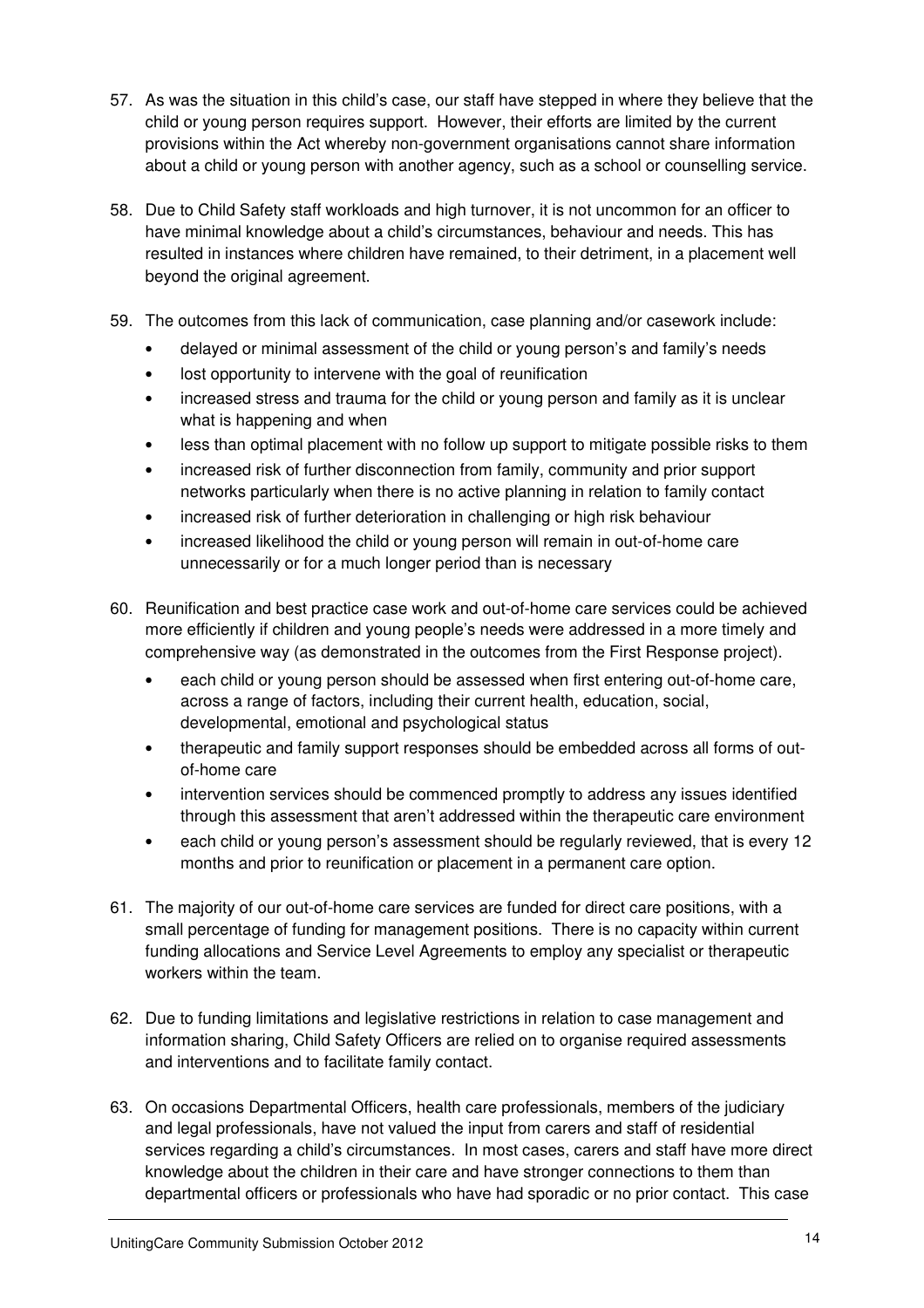study demonstrates some of the difficulties when case management resides with Child Safety staff.

#### **Case study - Female young person aged 17 years (Residential care)**

In the few months prior to her 17th birthday, this young woman's behaviour became increasingly difficult for staff in the residential to manage. Initially they were unsure whether this was due to her past trauma or to the emergence of mental health problems. Increasingly her behaviour started to impact on the other young people there.

UnitingCare Community staff made a number of requests to Child Safety to have her assessed but this did not happen until the School Principal also raised concerns and supported our request to have her referred to the Child and Youth Mental Health Service (CYMHS).

When the young women was first seen at CYMHS, the mental health worker advised that the young woman was not exhibiting behaviours that could be considered atypical of young people in care with abuse histories. Staff then insisted on a follow-up appointment with a mental health specialist which was scheduled for six weeks ahead. She was reassessed at a mental health hospital and UnitingCare Community was once again advised that her behaviour was normal for a teenager.

Three days later the young woman had a major psychotic episode which was very frightening for the other residents. It became necessary for an ambulance to be called and the paramedics convinced the young woman that she needed to be taken to hospital. She was subsequently detained under the Mental Health Act for a period of eight weeks in a different hospital. The hospital has since indicated that the young woman is most likely exhibiting early signs of schizophrenia.

The young woman later returned to the residential to complete her Grade 12 year via home schooling under the direction of residential care staff. However, the young woman wanted to attend her school formal at the end of the year and the School Principal was supportive of this request. In this situation this young woman's would have received a more timely intervention if case management responsibility rested with UnitingCare Community.

64. Current funding arrangements create silos. Funding is connected to particular Child Safety Service Centres rather than to the demand for services. An inability to work across regions means that resources can be under-utilised and some families in need may not be able to access a suitable service in a timely manner as illustrated below.

#### **Case study – Service funding**

Recently, a UnitingCare Community Family Intervention Service (FIS) in one region had an abundance of referrals, whereas a FIS in another region had insufficient to meet their target outputs. This was despite repeated attempts to obtain referrals from the Child Safety Service Centres within their region. Approval was sought to take on referrals that were waiting in the other FIS service. However, this was declined on the basis that the service was in another Child Safety Region. The difference in the number of referrals between the two FIS services in question may in part be attributed to the fact that RAI and HOF services exist in one region and not in the other.

65. The lack of funding in certain regions across the continuum of child protection services also means that either some families miss out on the help they need, or a service which is funded to provide tertiary level services has to accept clients with secondary level concerns, or vice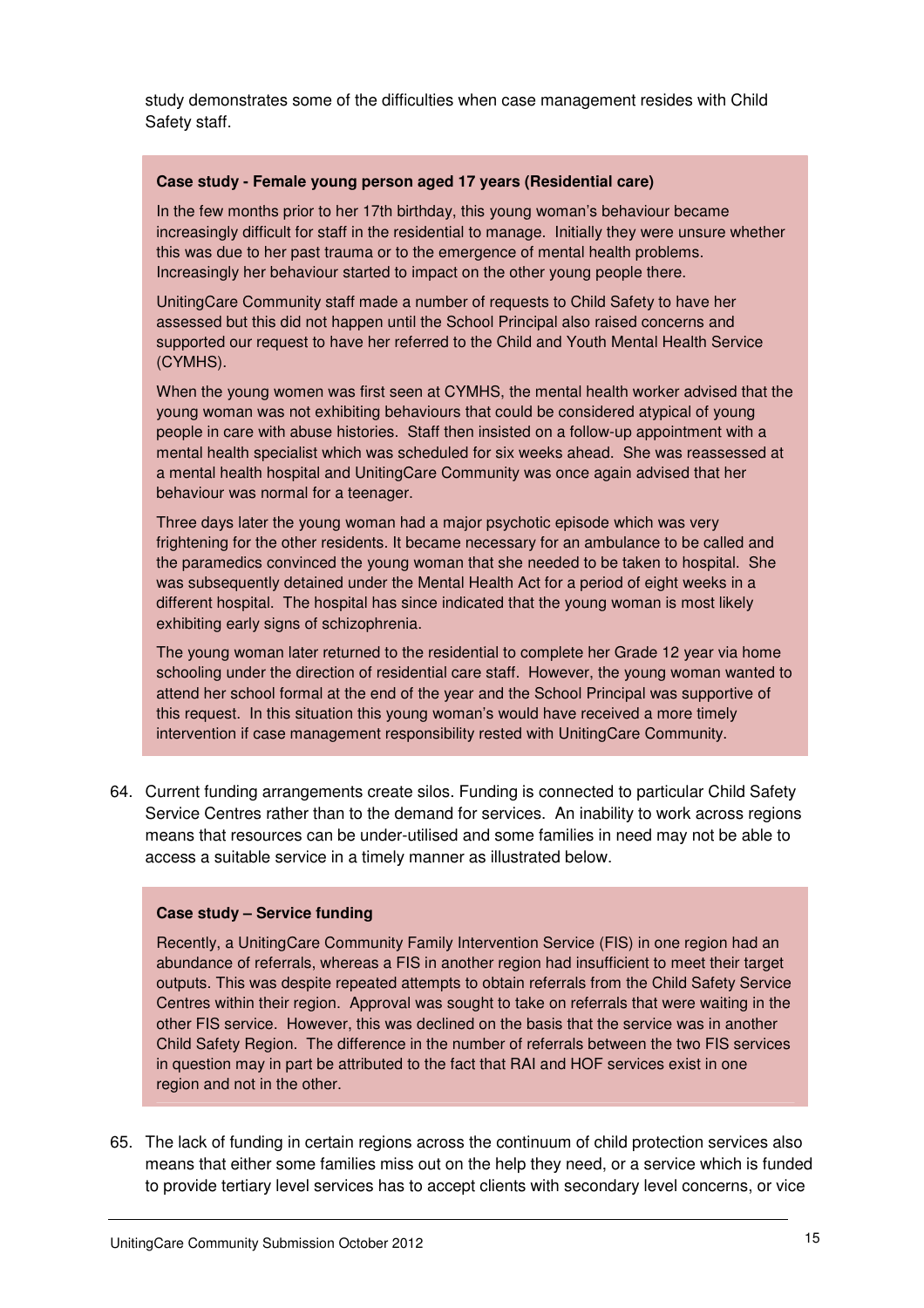versa. For example, FIS has recently received referrals regarding families who are assessed as low-level risk and would have benefited from a less intensive family support than that required through FIS. These families are unable to access a RAI / HOF service because there is no such service in their region. Although they may not require the intensity of a FIS service, families are left with no choice but to seek help from that service.

66. Based upon our experiences with the Healing Opportunities, Prevention, Education, Sexual Abuse (HOPES) program, we have also identified a number of issues relevant to our work with sexually abused children and young people including the need for specialist assessment and intervention with this client group.

#### **HOPES Case Study – seven year old sexually abused girl**

HOPES received a referral from Child Safety which advised that a seven year old female child had been abused by her paternal grandfather. The abuse came to light when the child was involved in sexualised behaviour with her siblings at home. The family was referred for counselling and psycho-education for the parents. The latter focused on the impact of sexual abuse on the child, how to better care for the child, education on perpetrator grooming behaviour, privacy issues and personal boundaries.

The HOPES counsellor conducted an initial assessment with the parents which included a thorough developmental history of the child. The Trauma Symptom Checklist for Children was administered to ascertain a picture of the child's current psychological status in the different domains. This provided a baseline of the child's difficulties and assisted with case planning and directing the therapeutic intervention. To ascertain the level of sexualised behaviour the Child Sexual Behaviour Inventory was also administered. Test results were written up and stored with the child's therapeutic records for use within the court system if required at a later date.

All family members received individual and family sessions and the abused child and her parents were provided with protective behaviour information sessions. A protective behaviour quiz was administered pre and post these sessions enabling the counsellor to be aware of the child's current knowledge and where to focus the intervention.

- 67. The psychosexual development of some children can be affected by their early abuse trauma and a few children become adult perpetrators. The experiences of our counsellors who work with adult survivors of child sexual abuse confirm that many clients present for counselling with a range of mental health issues including depression, self-harming behaviour, suicide attempts, impaired ability to form healthy relationships, Borderline Personality Disorder, and Dissociative Identity Disorder. Early intervention counselling services for children and young people who have been sexually abused can prevent or minimise the emergence of such mental health problems later in life.
- 68. The HOPES program has received many referrals where there is a history of intergenerational sexual abuse. The role of the counsellor becomes extremely important in intervening in this pattern of behaviour in order to provide another pathway for the child or young person in developing healthy relationships. During the time HOPES has been in operation the waiting list has fluctuated from two referrals comprising four or more separate clients to 15 referrals comprising of 40 or more separate clients. Given the waiting list for the HOPES service and the fact that the general community is not able to access these services, we are concerned about their limited availability.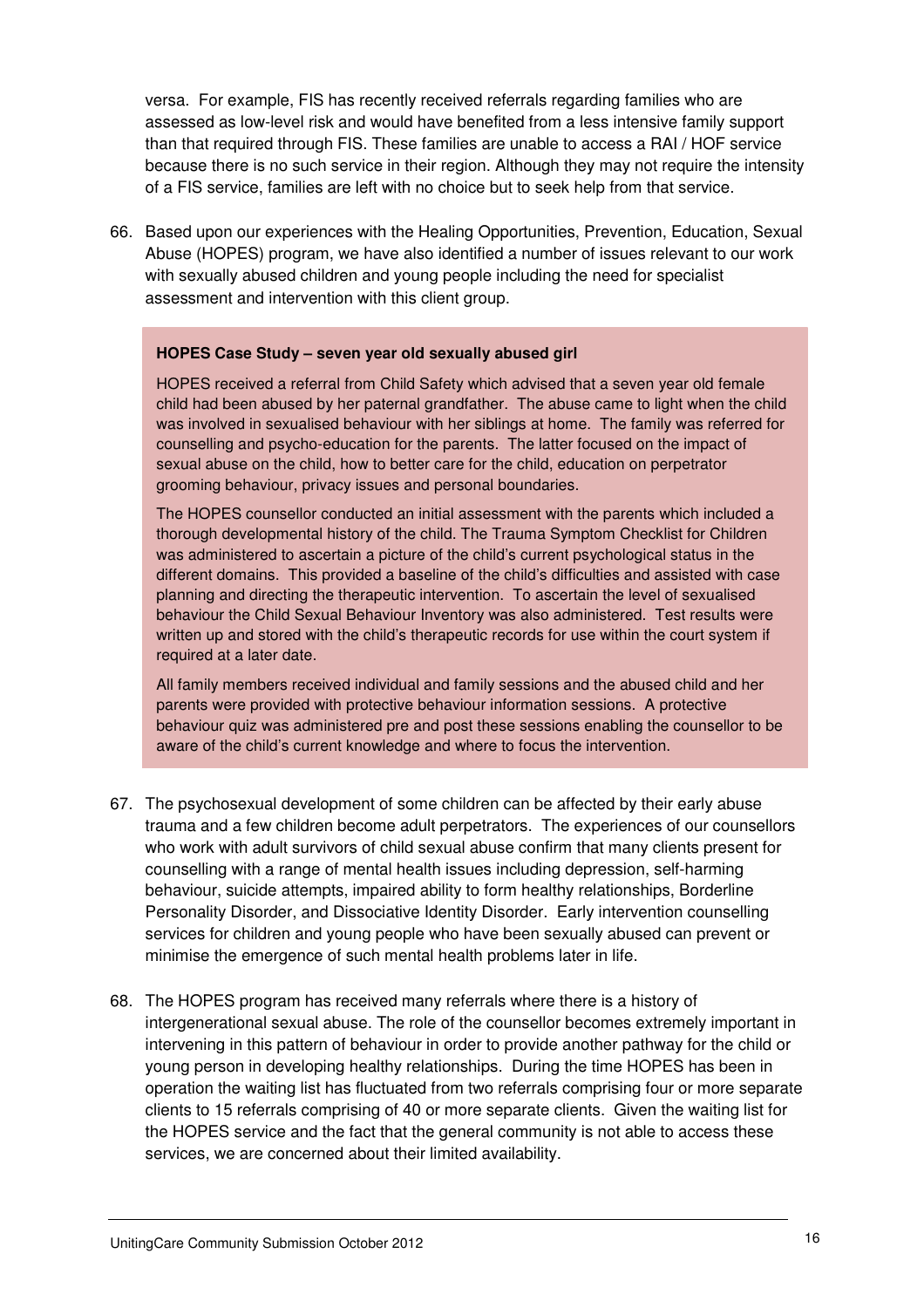69. Despite the importance of this area of child protection practice, the HOPES program has encountered significant difficulties recruiting experienced, qualified staff at the salary levels UnitingCare Community is funded to provide.

### **Recommendations**

- 70. When a child is removed from family, promptly assess the child's needs and concurrently work assertively with the family with a view to returning the child as soon as it is safe to do so.
- 71. Expand funding for specialist and innovative programs such as First Response to increase the likelihood that children will return to their family more quickly and/or have a positive placement experience.
- 72. Build into the funding model for out-of-home care services a 'wrap-around' therapeutic environment including capacity to employ specialist support and intervention workers. This should include residential services being able to employ family support workers to work with the parents of children in care.
- 73. Provide children when they enter care access to specialist professional counselling and assessment services that can identify each child's needs and plan to address these. These services should be integrated into the non-government sector's suite of services.
- 74. Transfer case management responsibility from Child Safety to capable non-government organisations with professional staff and staff development and supervision capability. Such an initiative would provide more comprehensive and timely responses to children and their families and deliver more certainty and stability for these children.

# **Reunification and connection to family and support networks**

75. When a child or young person is removed from his or her parent's care, the primary goal is to work with them, their family and support networks to improve the family's capacity to parent and hopefully reunite the child with them. When reunification is not possible, a permanent, stable alternative care option is pursued. In either scenario, connection to family and support networks is critical to their ongoing well-being .Research demonstrates that children and young people who are in frequent contact with their parents in the earlier months of placement have a higher probability of being reunited with their families. Further, it is shown that at least one form of regular parental contact was positively associated with family reunification and reduced the length of time in out-of-home care.

# **Current UnitingCare Community involvement**

76. UnitingCare Community established the first Intensive Family Service (IFS) in Queensland and went on to establish two more programs. These were based on the Homebuilders Family Preservation Model from the United States. An evaluation in 2001 showed that in 75 per cent of cases the child protection concerns were significantly reduced to the extent that the children and young people were still living with their families 12 months after the case was closed. At the request of Child Safety this program and others like it within UnitingCare Community, were later adapted to become the Family Intervention Services (FIS) model of service delivery. We now operate 10 such services across the state (Logan, Mt Gravatt,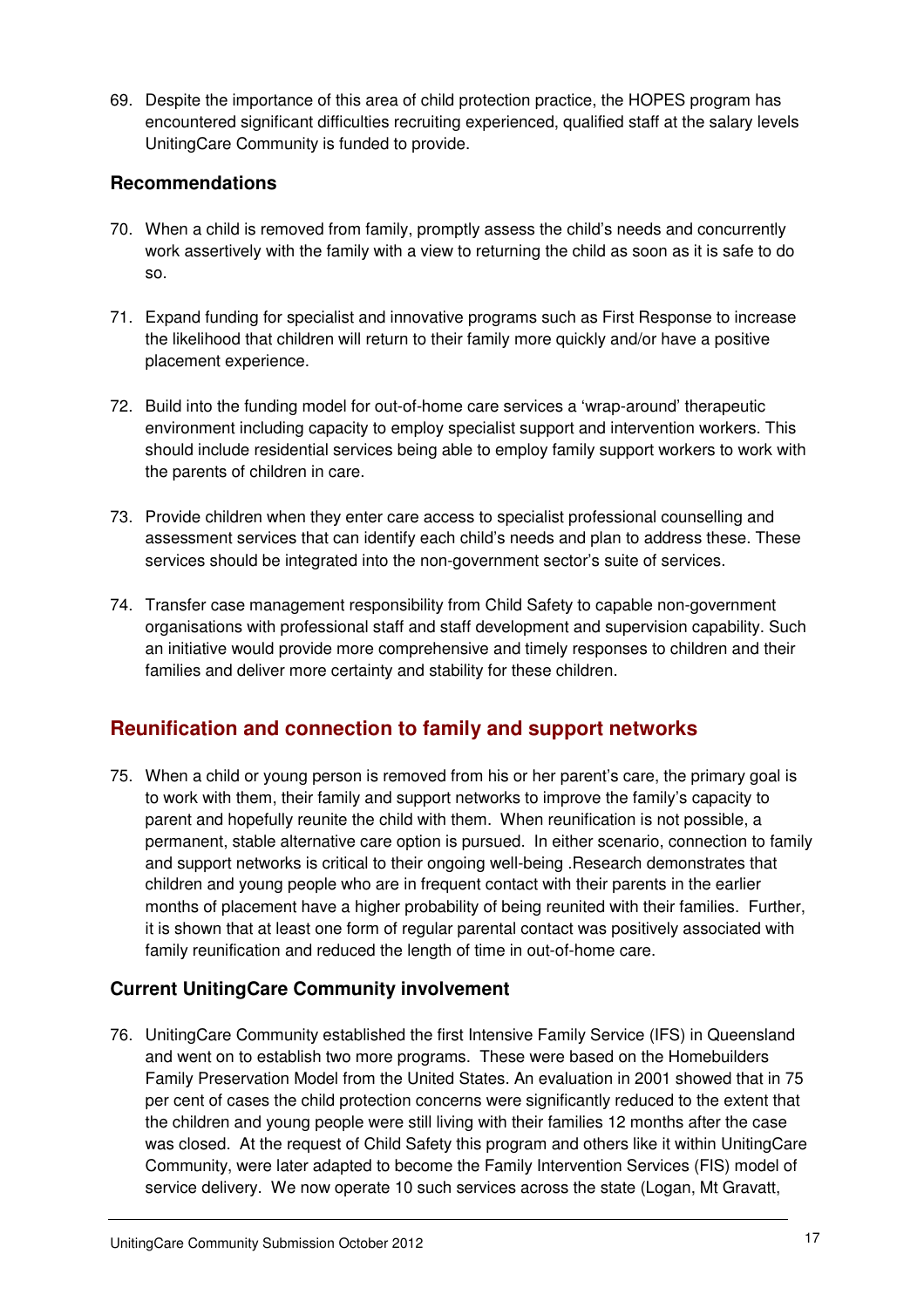Ipswich, Aspley, Sunshine Coast, Gladstone, Emerald, Rockhampton, Mackay and Far North Queensland).

77. FIS works with families where there has been a need for statutory intervention and to ensure the family has the capacity to safely care for their children. FIS teams also work with families where reunification is underway. The service may also be involved in helping Child Safety decide on the best permanent arrangements for the child or young person. The service is predominantly delivered in the home of the family and is a more intensive service than RAI or HOF. Due to the level of risk in these families, UnitingCare Community does not permit a 'waiting list' for this program in order to ensure that the responsibility for risk management during a referral 'waiting period' remains with Child Safety.

#### **Key issues for consideration**

78. Intervention timeframes with families are too often driven by the terms established in Service Agreements rather than according to family needs. For example FIS is only able to work with families for three months, with an extension on application. This is often inadequate given the profile of these families whose children were taken into care due to abuse or neglect. A more flexible arrangement is warranted to ensure services are not withdrawn prematurely before changes have been consolidated. The case study overleaf illustrates this point.

#### **Case study – Family with four children referred to the Family Intervention Service**

A sole parent father with four children between two and six years was referred to the local FIS service. There had been significant child protection history in the previous four years with respect to both parents. Following the mother leaving the household there had been increasingly serious concerns about children's safety e.g. children out on the roadway, fire setting, one child crashing the father's car, no parental supervision and home hygiene issues. Initially the family had been referred to a HOF service, however the level of need, concern, and crisis was deemed too high. The children were then subject to an Intervention with Parental Agreement (IPA) and referred to FIS.

By weeks 12/13 (usually the end of the FIS intervention), the father had made significant improvement in his parenting. The intervention was rolled over for a further six weeks but was then closed. At the time it was necessary for FIS to cease their intervention and the father said that he needed more time to practice the skills he had learned.

One of the recommendations made at the time was for Child Safety to remain involved with the family and monitor their progress over the short-term and involve additional support services when necessary. The Child Safety support moved from weekly visits to a fortnightly telephone call with the father and no further home visits took place to consolidate and progress changes to his parenting. To a large extent the father had to battle on in his parental role without the help that he clearly needed.

79. The issue identified above can in part be rectified by the availability of 'step-down' services for families but currently funding rules and service silos prevent this from occurring. Enabling these families to access less intensive services, such as RAI and HOF, for a period of time after the FIS intervention is complete would provide an additional level of support to ensure that positive changes are maintained. Currently FIS clients are precluded from accessing RAI and HOF services, where they exist, due to their child protection status. Furthermore, FIS programs are not able to refer these clients to other services due to information sharing restrictions within the Act as previously identified.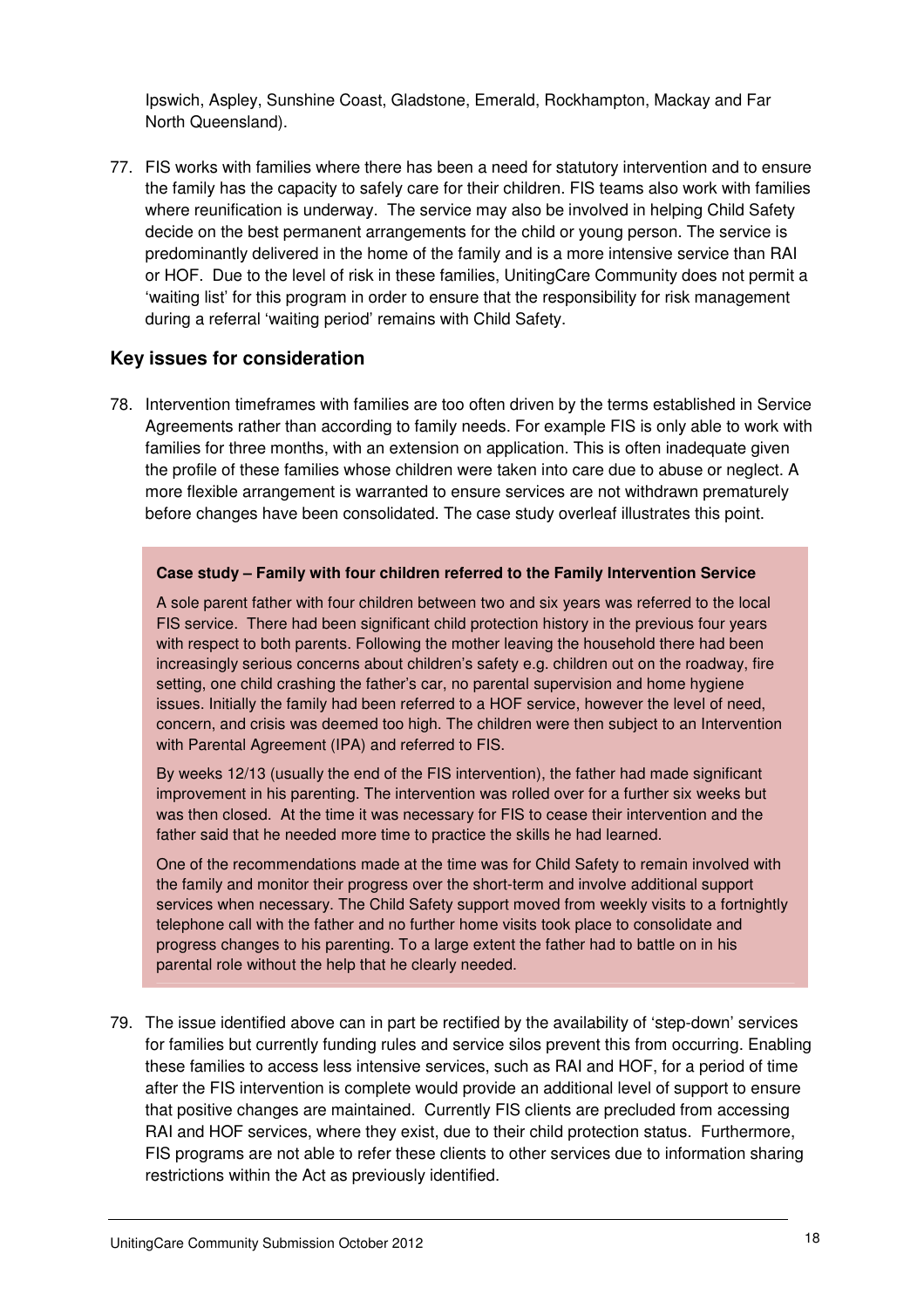#### **Staff comment**

"The FIS model uses crisis as an opportunity for change. Its intensive, time-limited delivery can be very effective in motivating the beginnings of change, sometimes very significant change, for families. However, there will most often be a need for ongoing work including provision for lower intensity 'step down' home based services. Access to these services are presently precluded by referral criteria and service agreements".

80. UnitingCare Community considers that the current approach to tertiary child protection should give more weight to building family strengths and capabilities in an effort to enable more children to return home. When reunification is the goal the child and their family need to have sufficient time to undertake all of the tasks necessary to successfully achieve this. This includes time to understand the issues to be addressed, link with the required professionals or services and complete tasks defined in the case plan.

#### **Staff comment**

"At the present it appears that children remain in foster care for months or years before any reunification or other permanency plan is properly drawn up and implemented. Good assessments of children's needs, assessment of parental capacities, well trained and supported foster carers and timely decision-making that considers children's developmental timeframes should be the drivers of planning and action in children's best interests. We are also concerned that time-limited, home-based intensive services are not being put to best use. Where a referral is being made for reunification, all too often the referral is made at the last minute – only a matter of weeks before an order is due to expire. At this point, parents are likely to have little motivation to engage with the intervention service and valuable opportunities to build capacity and support children's wellbeing are lost."

- 81. Where reunification is no longer the goal, wherever possible the child should maintain connections with family, kin, and support networks. Many children and young people return to their families voluntarily, either when they leave care or by absconding from their placement. However there are currently no services in Queensland that support children in long-term care to maintain connection with family and community. Moreover, because of heavy workloads and staff turnover, Child Safety staff may not recognise this factor, nor prioritise maintaining connections with family when the case plan goal is not reunification.
- 82. When children and young people have not kept in touch with family and local support networks they may be at risk of further harm when they move back with family as:
	- they are traumatised when they return to the family due to their expectations and hopes for their family life do not match their experience
	- they do not have a realistic understanding of the dynamics in their family or the risks that may exist and as a consequence have not developed the emotional or physical resources to cope with their family's dysfunction.
- 83. UnitingCare Community believes that children and young people must be given an opportunity to participate in and be informed about decisions that impact upon their lives, particularly in relation to reunification. Such participation and communication will:
	- ensure that carers and service providers develop and maintain a trusting and open relationship with each child or young person in their care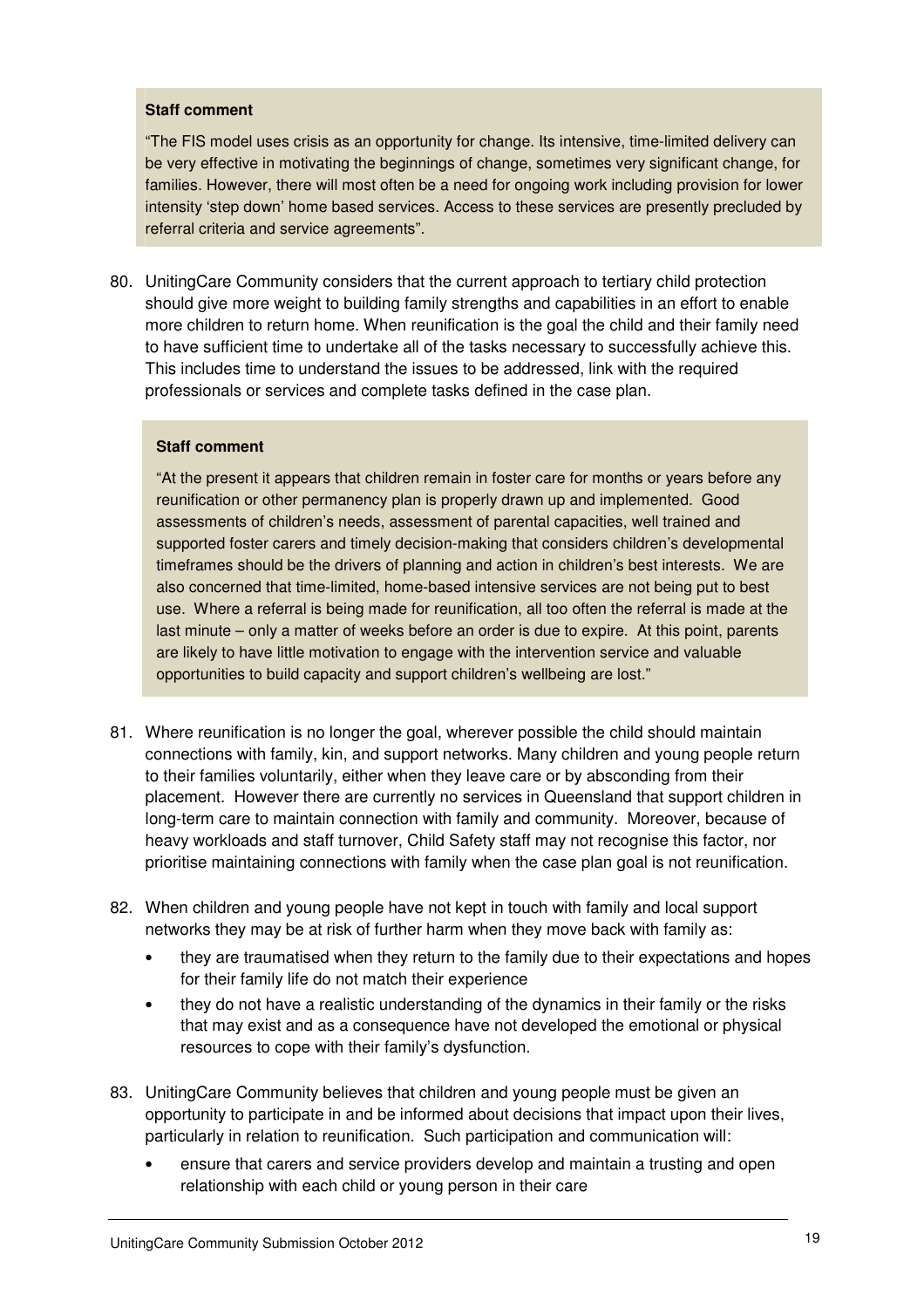- increase the likelihood that a child will commit to their case plan and its goals and will work in partnership with carers and service providers
- reduce the possibility of further emotional harm to a child or young person when their unrealistic expectations are not fulfilled or when changes to their case plan occur

# **Recommendations**

- 84. Allow for greater flexibility in the timeframes Family Intervention Services can work with families to enable more successful reunification.
- 85. Increase the capacity of Referral for Active Intervention and Helping Out Families programs to operate as 'step down' services. This will require additional funding as outlined in paragraph 30.
- 86. Ensure that case planning for a child at the outset includes plans for leaving care. This will aid the young person's adjustment post-care.
- 87. Consistent with the legislative requirements, ensure that children and young people are regularly consulted and involved with decisions affecting their lives.

# **Transition from care and post-care support**

88. Young people in the child protection system often have to make the transition into independence and adulthood in a much shorter period of time and with little or no pre- and post-care support compared with children who live with their parents. Research has confirmed the poor outcomes in general for young people leaving care.

# **Current UnitingCare Community involvement**

- 89. UnitingCare Community provides transition and post-care support services to young people through planning with Child Safety staff, fulfilling its requirements as per the care plan and advocating to Child Safety for the young person.
- 90. UnitingCare Community is currently trialling two projects in relation to young people's transition from care.
	- In partnership with the CREATE Foundation, we are gathering feedback from young people in residential care services in Ipswich, Goodna, Toowoomba, Gold Coast and Brisbane about their experiences while in care and the system's capacity to meet their needs.
	- The second project involves six young people, across three different residential services who need a transition from care plan and who are likely to leave care within the next two years. The project involves UnitingCare Community taking a greater role than is usually the case in the transition from care co-ordination, case planning and implementation. This project shares the responsibility for transition from care with other community agencies rather than sole responsibility with Child Safety or indeed the young person.
- 91. UnitingCare Community provides a Peer Skills program (originally developed by Kids Help Line) which trains young people in support skills, help-seeking, communication and problemsolving strategies to prevent problems from escalating to more serious issues such as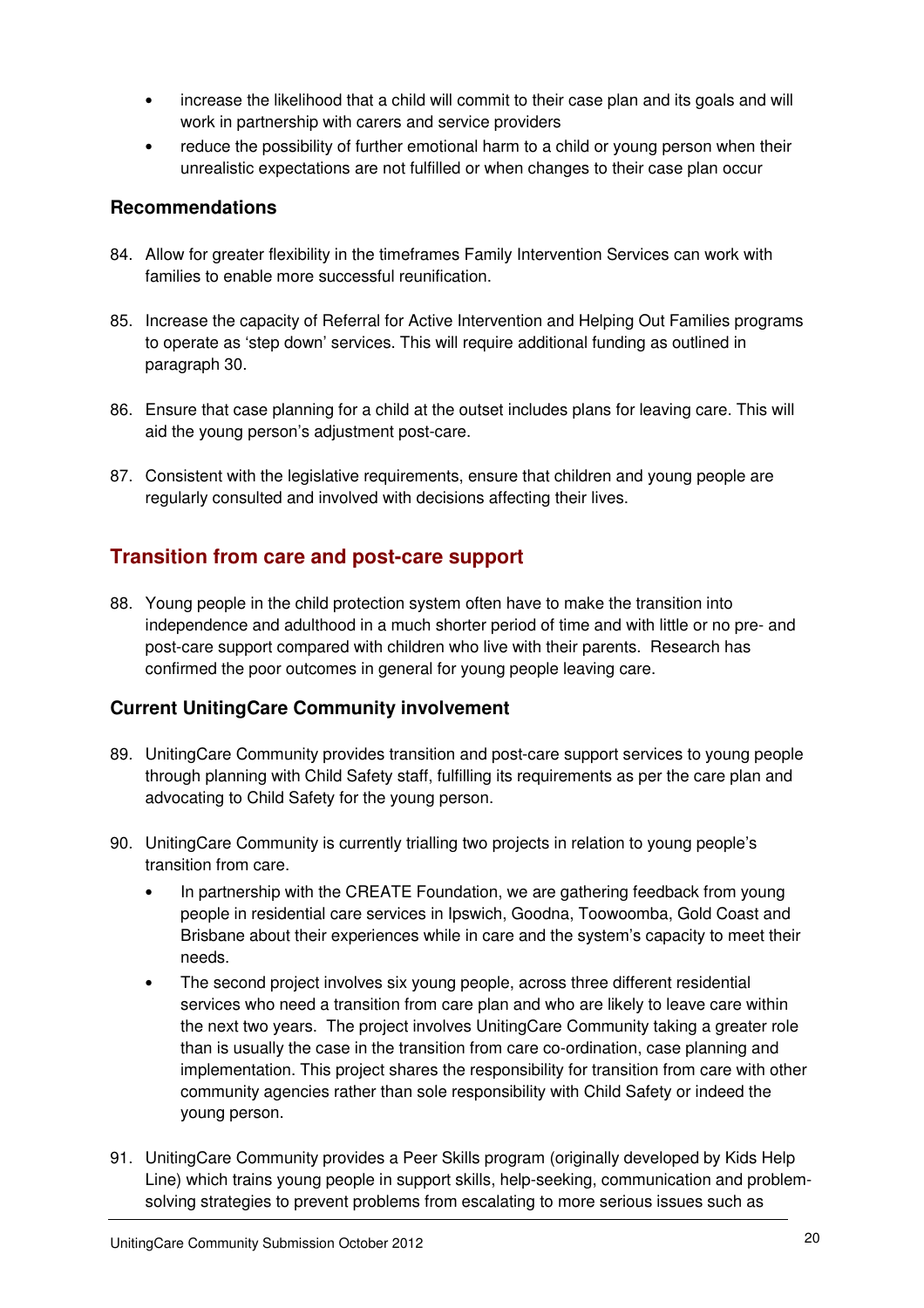bullying, depression and self-harm. We have been conducting this program since 2006 in high schools throughout Queensland and have adapted and delivered it to specific groups of vulnerable young people and even grandparents raising grandchildren. Workers using Peer Skills report that the program increases their capacity to connect with young people, to respond to the needs of young people and more effectively provide support.

92. Peer Skills activities also increase positive networking for young people across social groups fostering a climate of acceptance, care and respect in which difference and diversity are celebrated and resilience, confidence and the ability to contribute to the lives of others are increased.

### **Key issues for consideration**

93. Too often transition from care planning does not start until the young person is 17 years of age. This gives staff only weeks or months to work with the young person to identify his or her needs during the transition period, develop a transition from care plan, source required services and funding, introduce the young person to a new home and service providers and identify post-care supports.

#### **Case study - Male young person aged 15 years**

This young man was 15 years old when initially placed with UnitingCare Community and remained with us for three years. At 16 he was diagnosed as having a low-to-average intellect, coupled with features of Asperger's syndrome and post traumatic stress disorder. Given his diagnosis and his strong attachments to the residential staff, we advocated for transition planning to occur as early as possible before his 18th birthday.

Discussions went back and forth about potential placement options over a period of months. Shortly before his 18th birthday Child Safety decided a co-tenant option with Disability Services was best. A suitable young man was identified with whom he could share, however difficulties arose when it was discovered that the two young men had different support workers through Disability Services and the arrangement required the young people to have the same support worker. Eventually this occurred, however this long process delayed confirmation of the living arrangements for the young man.

The service that took over the young man's care after he left UnitingCare Community's residential did not follow through with the behaviour management approaches recommended and his behaviour deteriorated quickly. In addition, the young man had a considerable amount of money that he had saved during his placement with UnitingCare Community. Child Safety was advised that he was likely to mismanage his money if not appropriately supported to budget and the Public Trust agreed to oversee his finances. While this was being set up the young man spent a substantial amount of his savings.

Months later, UnitingCare Community was advised that this young man had stopped attending all his community-based activities and that he had moved in with his father who was a known sex offender. Better advanced planning would have increased this young man's chances of having more positive outcomes once he had left care.

94. While the Act currently enables Child Safety to support young people even after they turn 18 years of age, transition from care and post-care support is often not given sufficient priority by Child Safety staff. High workloads and frequent staff turnover of a young person's case worker are contributing factors. In addition, provision of post-care support is not common as services to these young people are delivered via a support service case which is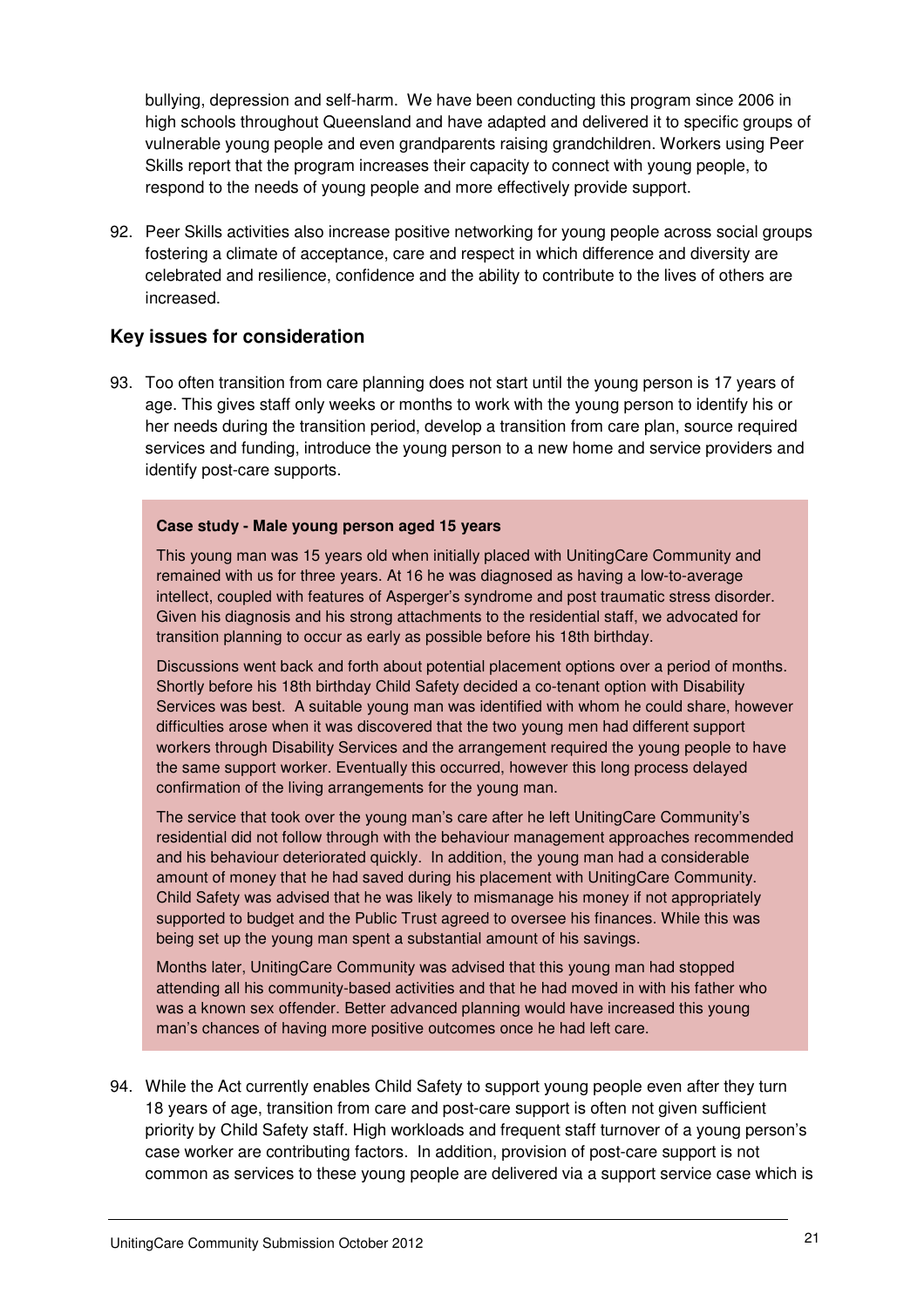not counted in the overall workload of Child Safety Service Centres. There is therefore minimal incentive for a Child Safety worker to do this work.

- 95. Due to their concern for the young person in their care, UnitingCare Community staff will at times become involved in transition from care and post-care support. However, they are limited in their ability to manage these activities as under current legislation they do not have primary case management responsibility for the young person and are prohibited from sharing information about the young person with other service providers (refer to recommendation in paragraph 31).
- 96. Due to these legislative provisions, young people may not receive required services or supports may be significantly delayed because Child Safety has not acted and our staff are not able to:
	- initiate or manage transition from care planning for the young people in their care even when these activities are not being undertaken by relevant Child Safety staff
	- refer young people to other services, including other UnitingCare Community services such as the Peer Skills Program, the music therapy program or counselling services, without such referrals being facilitated by Child Safety staff.
- 97. Proactive timely transition from care and post-care support planning is even more critical when the child or young person has a disability that will have long-term impacts on their functioning and when the young person has limited or no family support. Significant planning and service co-ordination is required to ensure that appropriate well targeted supports are in place prior to the young person turns leaving their placement or transitioning from statutory care at 18 years of age.
- 98. Current policies and procedures within government departments can create significant barriers to an effective transition from out-of-home care. For example, prior to allocating suitable housing, Housing Services in the Department of Housing and Public Works requires confirmation from Disability Services within the Department of Communities, Child Safety and Disability Services, about the funding their agency will provide the young person. However, Disability Services is not able to confirm their funding until the young person turns18 years.
- 99. As a result, while the respective departmental and agency staff may be working together to plan the young person's transition from care, confirmation of disability funding and housing allocations cannot be obtained until the young person turns 18. This impedes assisting the young person in their transition.
- 100. Transition points are crucial for children and young people with a disability in the child protection system. At the very least there is a need to examine how to effectively transition young people with a disability who are approaching 18 years of age out of care and into something sustainable for their future. For many young people with a disability this involves social housing, an alternate decision-maker, a financial administrator and an advocate for the young person.
- 101. Relationship and communication issues between government departments could hinder planning processes for young people with disabilities.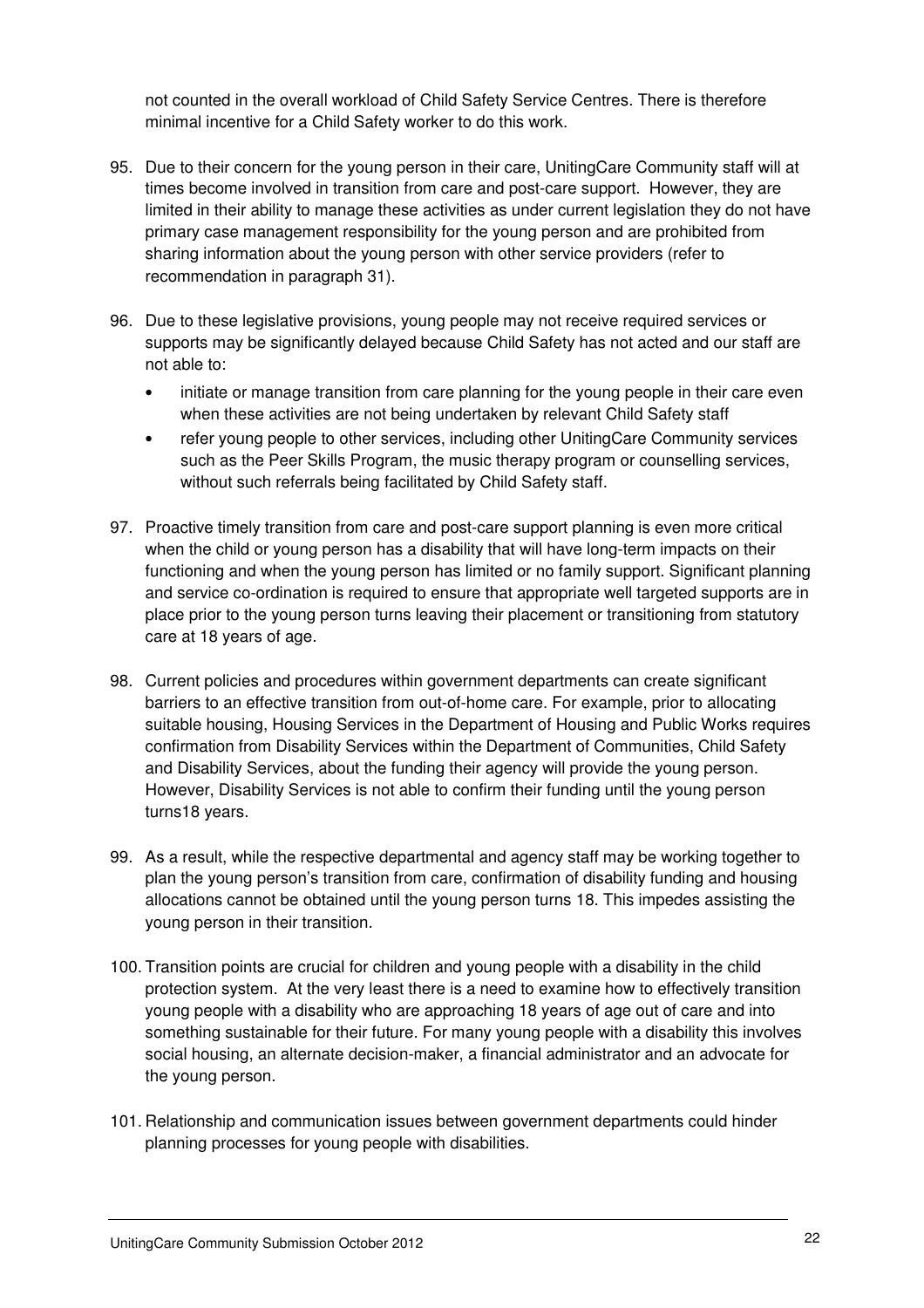#### **Staff comment**

"One form of transition which should in fact be much easier than most is the move for a young person from Child Safety through to Disability Services. However, the process around this is definitely not clear and even though these services are part of the same government agency, the relationship and communication they have is very distant from one another."

102. Similarly, planning for a young person's transition from care and post-care support will be more complicated when they have additional needs that may require support from multiple services. This includes young people who have mental health, chronic health and substance misuse issues.

#### **Recommendations**

- 103. Amend the legislation to enable the provision of post-care support to young people who have been in care to the age of 21 years, including the provision of financial assistance.
- 104. Fund non-government organisations to provide post-care support to young people after they leave care including assistance with accommodation, education, training, health care and obtaining a driver's licence.
- 105. Provide case management post-care for young people with a disability and those with mental health problems to help them transition more effectively to adulthood and importantly to avoid their exploitation.
- 106. Consider waiving TAFE College fees for young people who have been in care.

# **Regulation of care**

107. In Queensland, care services are regulated under legislation to ensure that the individuals providing care are suitable and the standard of care provided complies with the statement of standards in section 122 of the Act. The regulation of care provisions include the initial assessment and review of all approved foster carers and kinship carers and the initial granting and renewal of licences for residential care services.

#### **Current UnitingCare Community involvement**

108. UnitingCare Community is licensed for 22 residential care services under 11 licences and 10 foster and kinship care programs under six licences across its child protection and disability placement programs. These 17 licences include a mix of new and renewed licence types. Whilst the licensing process is a demanding one, our organisation has improved our quality management approach and hones its internal processes.

#### **Key issues for consideration**

109. In terms of the process to grant or renew a licence, our Quality and Standards team reports that the information required is often repetitive and has either been previously provided in another application or is information Child Safety already holds. Table 1 below demonstrates the types of documents required at each stage and the repetition.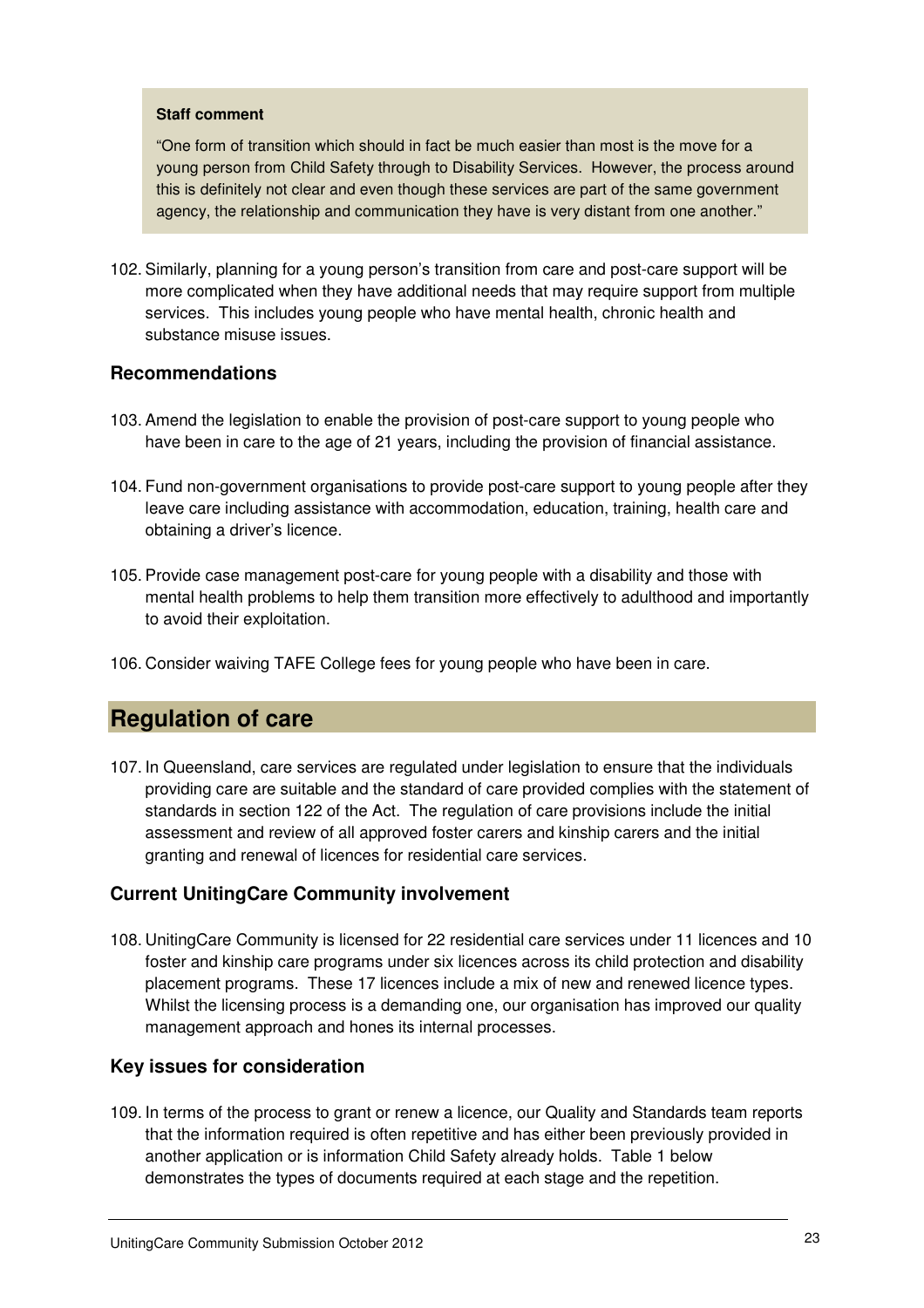| <b>Evidence type</b>                                                                                                                                             | <b>Type of application</b><br>required for |              | <b>Stage evidence requested</b> |                               |                      |
|------------------------------------------------------------------------------------------------------------------------------------------------------------------|--------------------------------------------|--------------|---------------------------------|-------------------------------|----------------------|
|                                                                                                                                                                  | <b>New</b>                                 | <b>Renew</b> | LCS <sub>1</sub><br>form        | <b>IEA</b><br>request<br>form | Panel-<br>appendices |
| <b>Director and Nominee Suitability</b><br>and Blue Card details                                                                                                 | Y                                          | Y            | Y                               | Y                             | Y                    |
| <b>Proof of Director and Nominee</b><br><b>Suitability and Blue Card</b>                                                                                         | Y                                          |              | Y                               |                               |                      |
| Service staff suitability and Blue<br><b>Card details</b>                                                                                                        | Y                                          | Y            | Y                               | Y                             | Y                    |
| Carer names and status of<br>approval                                                                                                                            | Y                                          | Y            | Y                               | $\overline{a}$                | Y                    |
| Public liability certificate                                                                                                                                     | Y                                          | Y            | Y                               | $\overline{a}$                |                      |
| Certificate of incorporation                                                                                                                                     | Y                                          |              | Y                               |                               |                      |
| <b>Self Assessment Workbook</b><br>(SAWB) *                                                                                                                      | Ÿ                                          |              | Y                               |                               |                      |
| Duplicate documentation from<br>(Dept)                                                                                                                           | Y                                          |              | Y                               |                               |                      |
| Process Documentation (PD) log                                                                                                                                   | $\overline{\phantom{a}}$                   | Y            | Y                               | ٠                             |                      |
| <b>Process Documentation **</b>                                                                                                                                  | Y                                          | Y            | Y                               |                               |                      |
| For residential-lease and<br>permission for use of building as a<br>residential facility                                                                         | Y                                          | Y            | $Y***$                          |                               |                      |
| For residential-compliance with<br><b>Local Government Authority</b><br>building and occupancy<br>requirements such as copy of the<br>classification certificate | Ÿ                                          | Ÿ            | $Y***$                          |                               |                      |

#### **Table 1 - Documents required by Child Safety or Independent External Assessors**

\*Similar information provided in duplicate document of and PD log. UnitingCare Community use same format.

\*\* Process documentation (all previously submitted and approved PDs) requested by new Community Resource Officer

\*\*\* Information completed for services providing residential/non family based out-of-home care regarding housing requirements is also issued at time of premise being attached to a licence (LCS4, Part C) or when premise addressed is changed due to moving premises. This information still has to be provided again at licensing point, regardless if same evidence was given to Region in past 1, 6, 12 or 18 months as part of LCS4 process.

- 110. Our organisation recently estimated the costs associated with undergoing licence renewal using an endorsed business calculator tool (a renewal is less time consuming and complicated than applying for a new licence). The calculator identified that to put one site through a licence renewal process costs \$10,635. This figure underestimates the true cost as only labour costs were calculated.
- 111. The siloed approach to licensing does not recognise organisations that have consistent processes across their out-of-home care programs, stable governance and a consistent management membership. As a result, there is no capacity to create efficiencies during the application process including those such as "ask once, use often". Across UnitingCare Community, 18 separate licensing applications must be completed to comply with the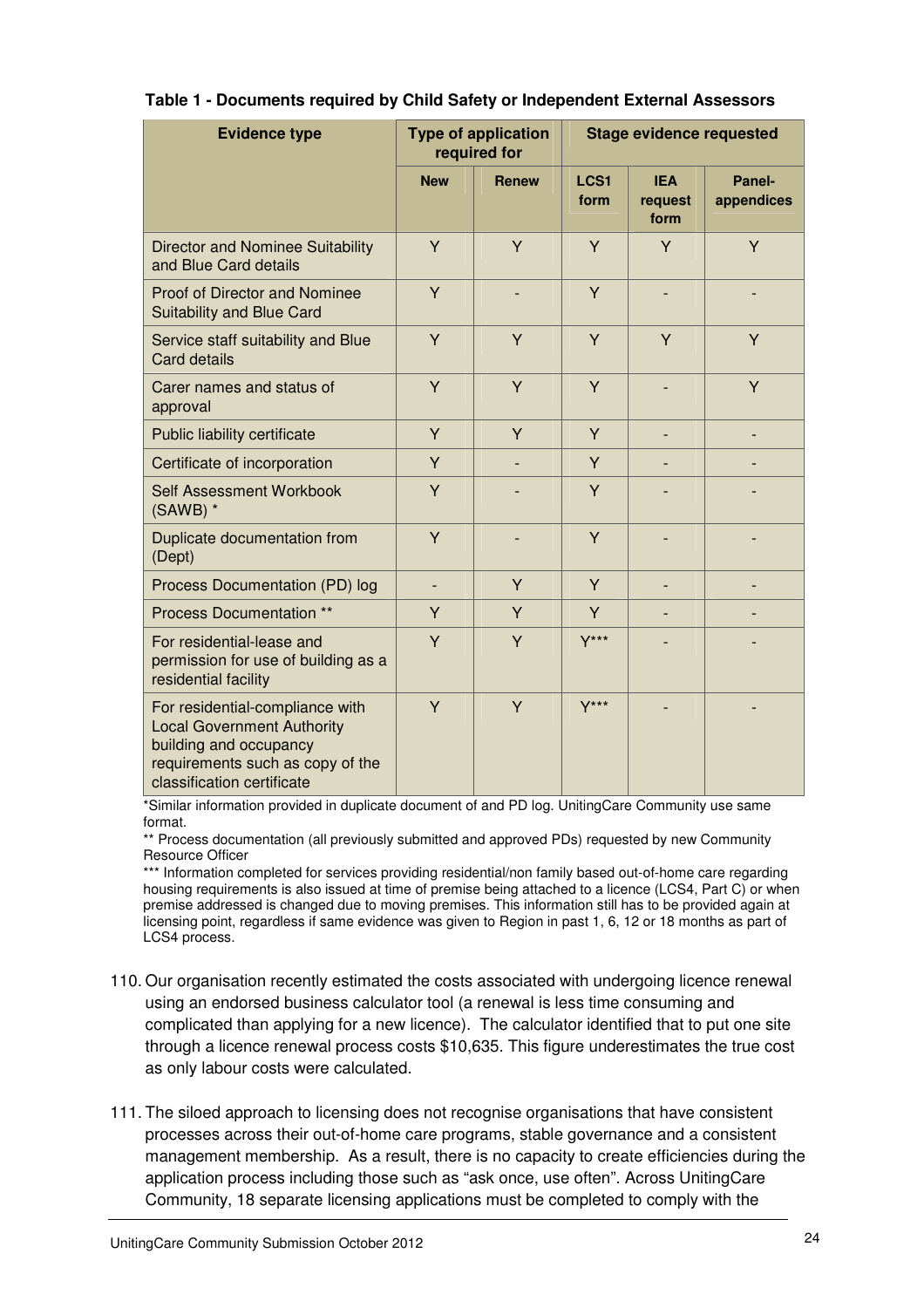current licensing requirement which states that separate applications must be completed for each Child Safety region and out-of-home care program type.

- 112. As part of the regulation of care, the *Child Protection Regulation 2011* requires the Chief Executive to obtain certain information about a care service from an independent source in the form of an Independent External Assessment (IEA). There are some problems with the current approach as it:
	- places too heavy an emphasis on service process rather than client outcomes. There are no interviews conducted with children or young people to hear about their experience of the services delivered. Other contemporary models of Quality Management such as disability certification, engage with service users to validate whether the service's processes match with the client's experience. While organisations need to be mindful of over surveying children and young people in care, the opportunity for them to engage with the IEA provider should be explored as a measure of assessment to ensure whether the service is complying with the Statement of **Standards**
	- has created a system where processes are driven by compliance demonstrated through documentation with significantly less consideration of outcomes achieved and continuous improvement
	- is problematic as services can receive "non-conformances" for items that are Child Safety responsibilities. For example, services are required to have case plans on file. If the service does not have this it must show evidence of requests to Child Safety. The onus falls on the service rather than making Child Safety accountable
- 113. There is significant variation across Child Safety Service Centres, with staff requesting different evidence or paperwork, the level of training and experience in auditing and even knowledge of the Standards. This adds to the cost of meeting compliance requirements.
- 114. Our organisation has several residential care services where the building is provided by Child Safety and the building is a QBuild property. In the past, there have been difficulties associated with Child Safety not finalising or returning the necessary paperwork required to comply with licensing. Where a QBuild property is being leased by an organisation, full responsibility for compliance with Local Government Authority regulations should fall on Child Safety and not form part of a services licensing process.

115. Other issues in relation to the regulation of care include:

- the impacts on organisations of mandatory training requirements including the costs of this training and its limited portability across organisations
- the current limitations in the regulation of care services. It is unclear why services such as the Family Intervention Services, Referral for Active Intervention, Helping Out Families, and Placement Support services are not in scope
- the lack of obligation of carer services provided directly by Child Safety to comply with the regulations placed upon non-government organisations including the requirement for independent assessment and monitoring.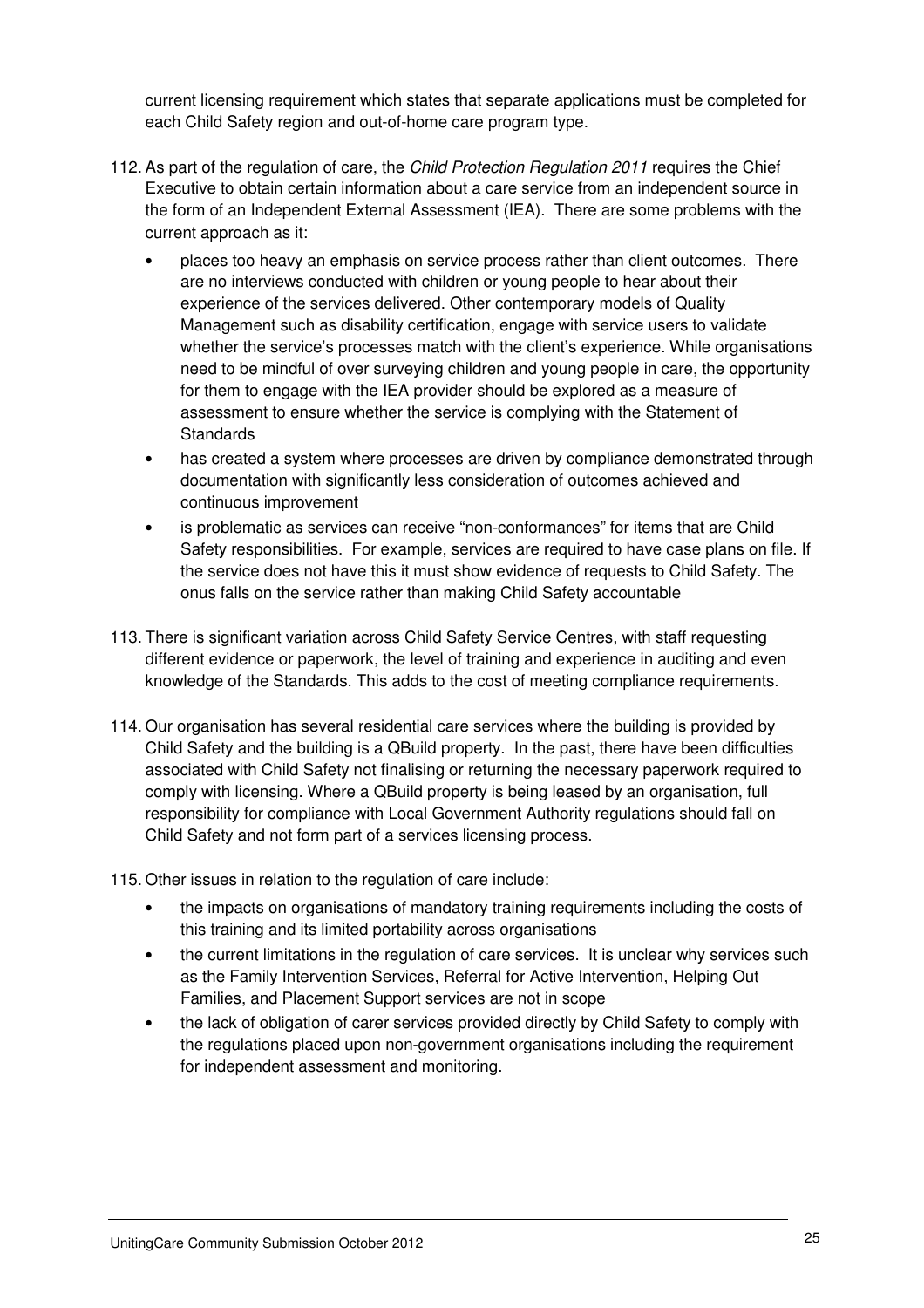# **Recommendations**

116. Improve the licence application process through the use of:

- an 'ask once, use often' approach be applied in relation to documentation
- greater streamlining so that the legislation allows one licence per organisation as opposed to regionally based licences. This would result in a significant reduction in administrative and human resources required to both complete the prescribed application paperwork and undergo the independent external assessment process
- 117. Reassess the frequency of monitoring visits and ensure licensing reassessments are conducted by a consistent team of Child Safety staff who are competent in undertaking audits and thoroughly understand the Standards.
- 118. Include in the Independent External Assessment the results of consultation with children and young people to ensure compliance with the Statement of Standards.
- 119. Ensure, where a QBuild property is being leased by an organisation, full responsibility for compliance with Local Government Authority regulations falls on Child Safety and does not form part of understanding of the Standards.

# **Workforce support and capacity building**

- 120. To provide high quality services to children, young people and families, staff from relevant non-government and government organisations across the child protection system require:
	- the appropriate minimum qualifications, knowledge and skills
	- a shared understanding of relevant issues, definitions, theories and child protection practice frameworks
	- access to systems and resources that allow them to complete their duties and meet identified personal, professional and organisational requirements
	- access to relevant ongoing professional development, educational and training opportunities
	- opportunities to network with peers, colleagues and other professionals from across the sector including participation in joint training
	- access to scheduled regular professional supervision and debriefing
	- opportunities to undertake evaluation and research, if desired

# **Current UnitingCare Community involvement**

- 121. UnitingCare Community has a commitment to professional development and training. In 2003 it became a Registered Training Organisation recognised under the Australian Quality Training Framework by the Training Recognition Council. We deliver a wide range of training to our staff and other organisations.
- 122. In recognition of the stressful nature of child protection, our staff and those from other organisations can access an Employee Assistance Program (EAP) and/or the organisation's own RISE (Resilience, Information, Support, Empowerment) program. The latter program provides proactive employee assistance offering debriefing, assessment, intervention and referral for employees experiencing workplace or other life difficulties.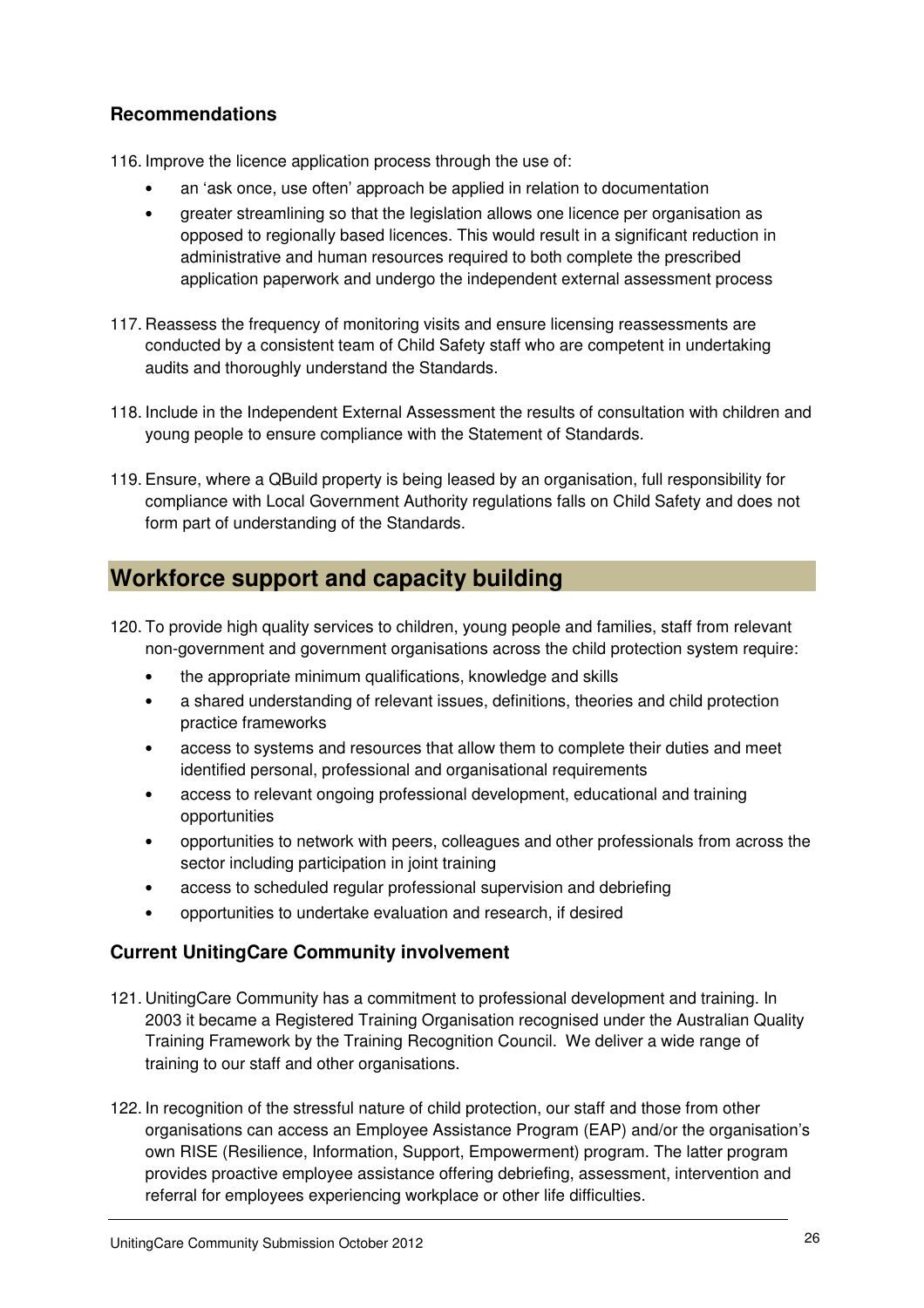123. Where appropriate, professional staff members, registered psychologists and intern psychologists under supervision are also available to offer a crisis response following a critical incident at a residential.

### **Key issues for consideration**

- 124. Given the significant over-representation of Aboriginal and Torres Strait Islander children and young people in the child protection system, government and non-government agencies should be encouraged to employ a percentage of Aboriginal and Torres Strait Islander staff that adequately reflects the cultural demographics of their clients and ensure that their staff have a sufficient level of cultural competency. Currently, approximately 12 per cent of UnitingCare Community's out-of-home care staff identify as Aboriginal or Torres Strait Islander. However, these staff do not have the capacity to work with all of the Aboriginal and Torres Strait Islander children and young people in UnitingCare Community's out-of-home care services across the state.
- 125. Staff recruitment and retention is an ongoing challenge for our organisation given the nature of the work, the professional qualifications we require in particular roles and the salaries that can be offered within the funding allocated. This is especially the case in rural Queensland where our organisation is funded to provide a single worker in some communities which means they do challenging and complex work in isolation. At present the mining boom in the Central Queensland region has had a direct impact on staff and their clients due to increased rental and living costs.
- 126. It is of real concern that children in care can be cared for by staff without professional qualifications. There is a need for the community services sector to become 'professionalised' in the similar way to the child care and domestic violence sectors. In order to attract qualified staff, non-government sector wages need to achieve parity with government salaries. Without pay equity this sector will continue to have difficulty filling professional positions, particularly at the more senior levels (e.g., program manager, senior practitioner and team leader).
- 127. We believe that consideration should be given to the development of a workforce education strategy for the child protection and family services sector which entails new collaborations between government and the non-government sector. Such a strategy should include the delivery of joint training to both sectors to foster the development of shared practice frameworks and greater collaboration on the coalface of service delivery.

#### **Recommendations**

- 128. Develop a workforce education strategy for the child protection and family services sector that delivers new collaborations between government and the non-government sector involving the delivery of joint training and the development of shared practice frameworks.
- 129. Establish mandatory qualifications for staff working with children and young people in out-ofhome care. This will involve developing compliance timeframes as well as provision of adequate funding to the non-government sector to employ suitably qualified staff and to enable current staff to up-skill.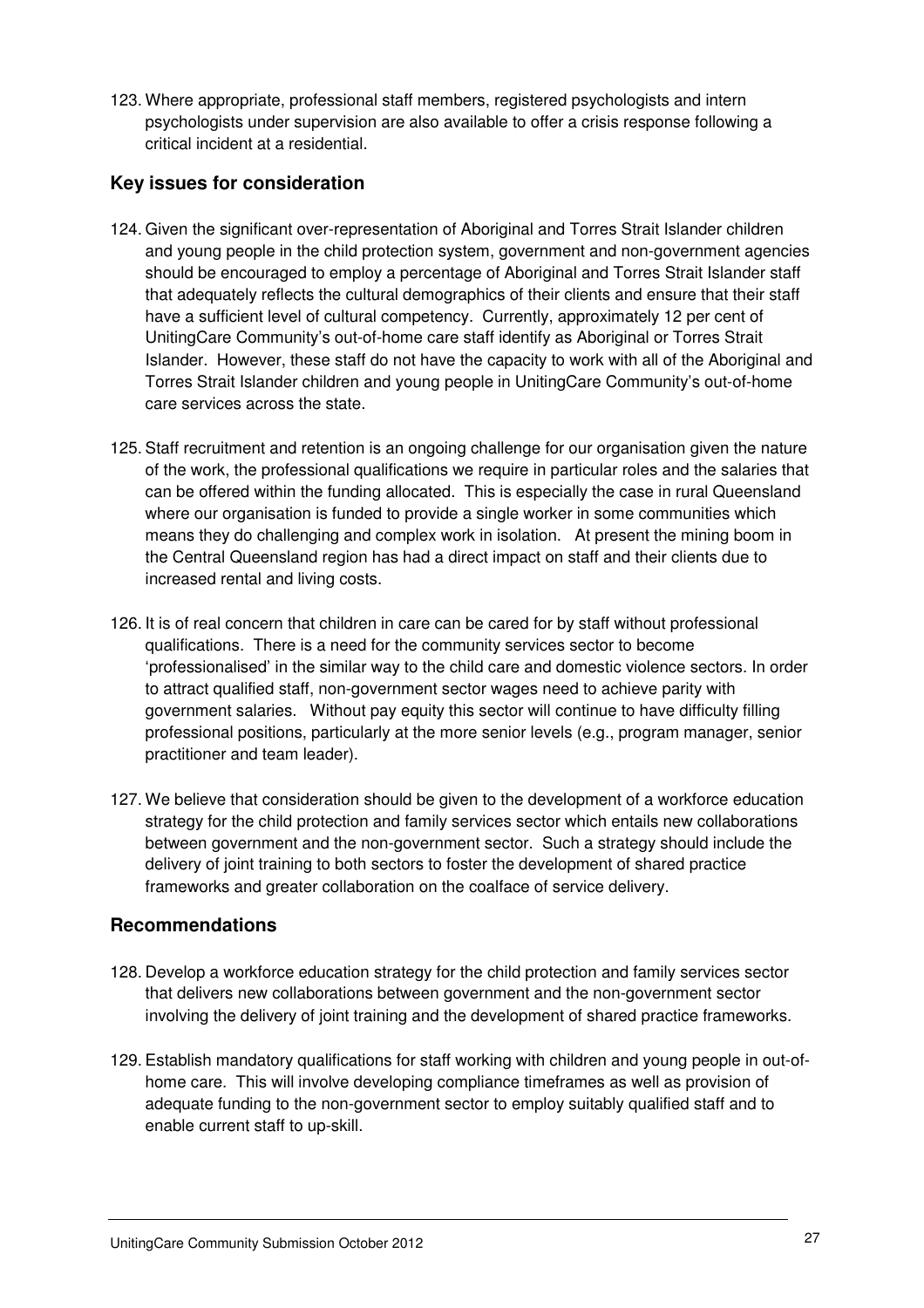- 130. Increase funding to the non-government sector to enable greater wage parity between government and non-government child protection staff which is critical to attracting and retaining experienced, qualified staff.
- 131. Implement appropriate models of staff supervision, debriefing and performance planning across the child protection service system. Consideration could be given to the use of programs such as RISE to support and debrief staff.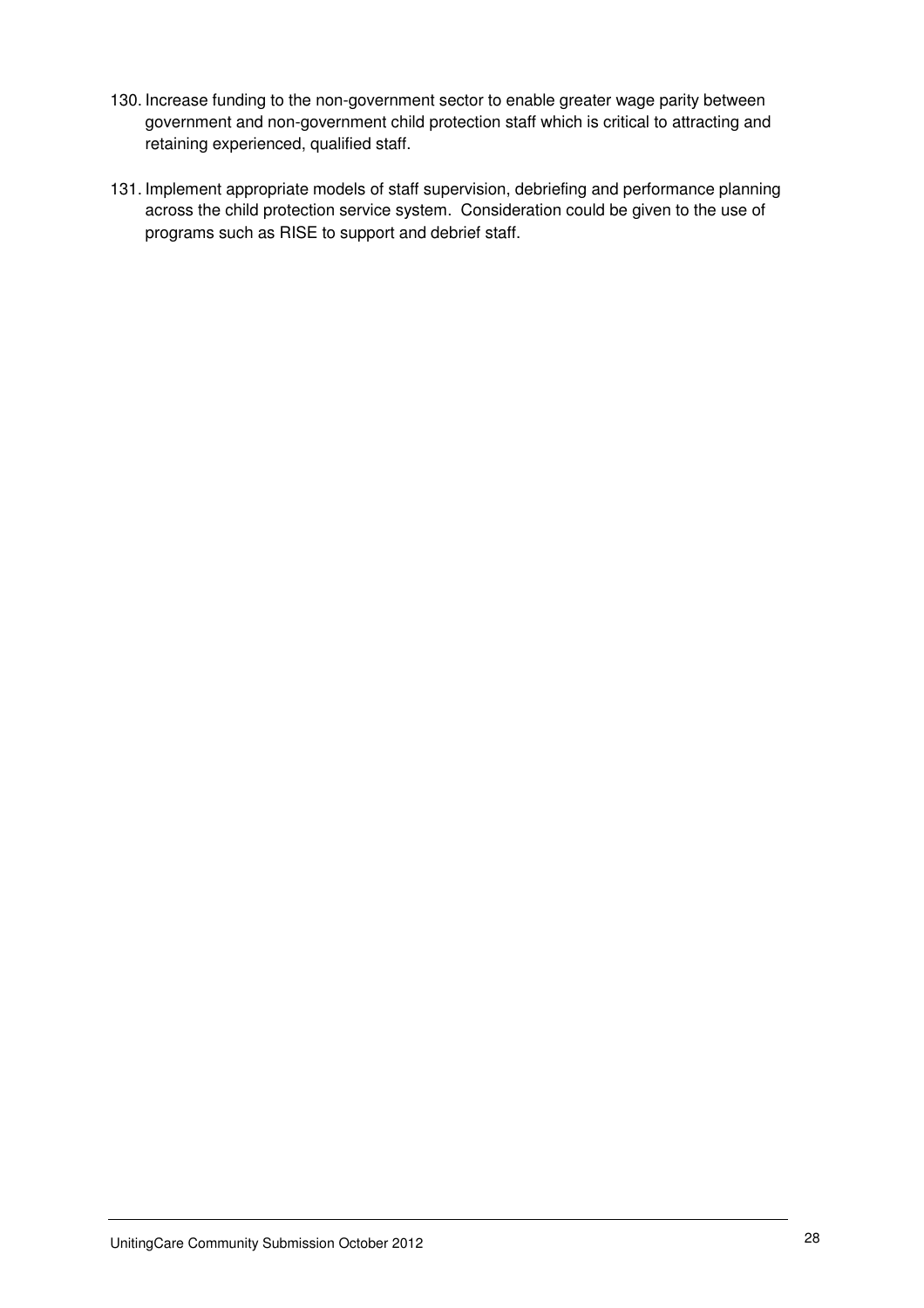# **Attachment A**

# **Overview of UnitingCare Community programs which support vulnerable children and families**

Since 1964, UnitingCare Community has provided a 24-hour Lifeline telephone counselling service.

- During the 1970s, face-to-face counselling commenced for issues such as separation and divorce, grief and loss, domestic violence, depression, anxiety, parenting and behavioural issues for children and young people
- Financial counselling was introduced in the 1980s and recently this service expanded to include the Financial First Aid Line
- In 2002, our organisation began school-based counselling at a number of schools in the Logan area and this was later expanded to the Wynnum and Redlands area in 2008. Many of the children who receive these services have experienced neglect or some form of family violence
- For the past seven years, we have been delivering sexual abuse counselling services to children and young people (to 18 years) who have been referred by Child Safety in the metro south region (HOPES program) and the metro north region (Specialist Child and Family Program)
- UnitingCare Community also has a number of youth development programs scattered throughout the state which focus on the development of resilience and interpersonal skills amongst at-risk young people who have experienced family violence, neglect, intergenerational unemployment, exclusion from school and/or social isolation

UnitingCare Community also provides a suite of crisis support services.

- The organisation is funded to provide a number of domestic violence refuges and homelessness accommodation services for women and children in Southeast Queensland as well as a safe house in Cherbourg and a youth shelter in Townsville
- Through its Seniors Enquiry Line, our organisation runs the unique Time for Grandparents (TFG) program which provides support to grandparents who have the full-time care of their grandchildren
- We have also undertaken a considerable amount of community recovery work in the past few years, using both paid staff and volunteers trained in Psychological First Aid, to provide support to families in crisis as a result of natural disasters. Our community recovery workers encourage parents to talk with their children in a safe manner about what has occurred during the disaster and to ensure that they do not direct any of their own stress or frustration towards their children

Our organisation provides a range of post-separation services that focus on family relationships and post-separation parenting within the family law system.

• The organisation is funded to auspice three Family Relationship Centres (FRCs) in Bundaberg, Logan and the Sunshine Coast which are a key component of the 2006 Family Law Reforms. Family Relationship Centres provide information, referrals and dispute resolution services. As part of these services FRCs are required to undertake a rigorous safety assessment with all clients particularly around family and domestic violence and child safety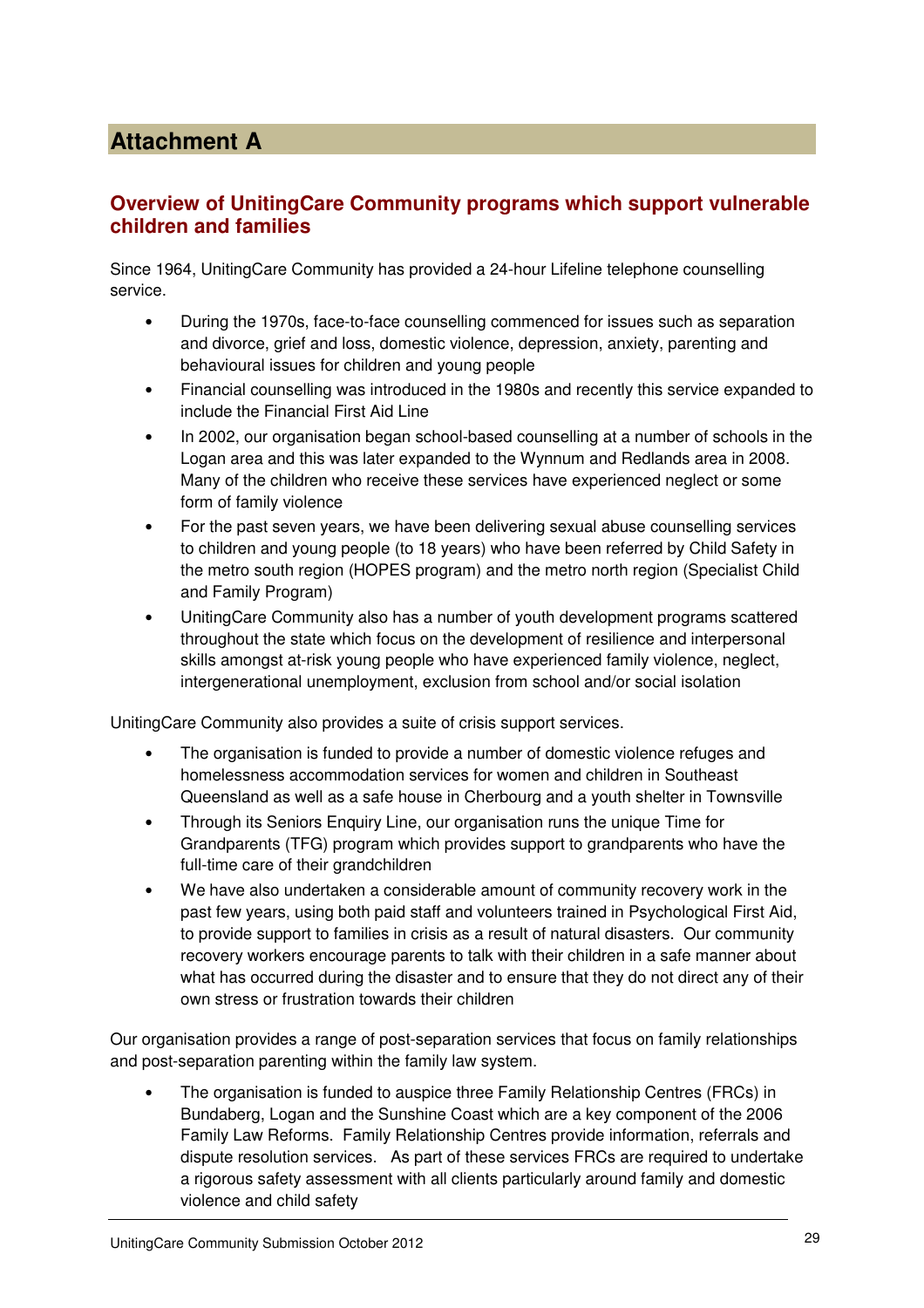- The Bundaberg Family Relationship Centre has developed specific resources for Aboriginal and Torres Strait Islander clients and provides a flexible service to this group
- Post-Separation Co-operative Parenting programs are located in Mackay, Wide-Bay Burnett, Caboolture and Ipswich. This program aims to assist highly conflicted separated parents to manage their conflict in the best interests of their children
- Our organisation provides a specific program that supports the wellbeing of children and young people from separated or separating families who are experiencing issues with difficult family relationships. The Supporting Children After Separation Program (SCASP) is located in Bundaberg, Ipswich, Caboolture, Chermside and Logan with outreach to Maroochydore

Place-based initiatives are one of the key ways that prevention and early intervention services can assist communities to raise children. UnitingCare Community currently operates two federally funded Communities for Children (CfC) – one in the Northern Gold Coast and the other in the Sunshine Coast and Gympie regions. These services foster social networks and peer support while also providing access to more specific or intensive services.

Communities for Children is a 'soft-entry' approach with activities that engage families and children in universal ways in every day contexts. The initiative is aimed at increasing child safety and wellbeing by addressing known risk factors that impact on the parenting capacity of families, enhancing parenting skills and building stronger and more sustainable families and communities.

# **Services for Children and Young People in Out-of-home Care**

UnitingCare Community provides a suite of counselling services that support children in care, their parents and/or their grandparents.

- Our Healing Opportunities, Prevention, Education, Sexual Abuse (HOPES) Counselling Service provides counselling to children and young children 0 –18 years who have experienced sexual abuse, children 13 years and younger who are displaying early sexualised behaviours and non-offending parents and/or carers. Protective behaviour sessions are also provided by the service. The program which can only accept referrals from Child Safety has been operating for seven years in the Logan catchment and three years in the Gold Coast region. All staff are registered Psychologists who keep abreast of current research and therapeutic interventions. The complexity of the cases requires that staff receive regular supervision and debriefing.
- The Systemic Counselling for Optimal Placement Experience (SCOPE) program is a counselling program available to children and young people in care in the Ipswich region. It aims to increase the stability of out-of-home care placements and supports families where ongoing intervention by Child Safety is required. Reducing emotional distress, improving relationships and learning new coping and problem solving skills is the focus of the program with the aim of reducing future vulnerability to adverse mental health and social problems. Foster and kinship carers learn new ways to support the child or young person in their care and receive counselling support when their confidence in the caring role is undermined. Parents may also receive therapeutic help for up to one month to mitigate their disruptive conduct towards a child or young person's placement. Joint work may be undertaken with other services such as Family Intervention Services (FIS).